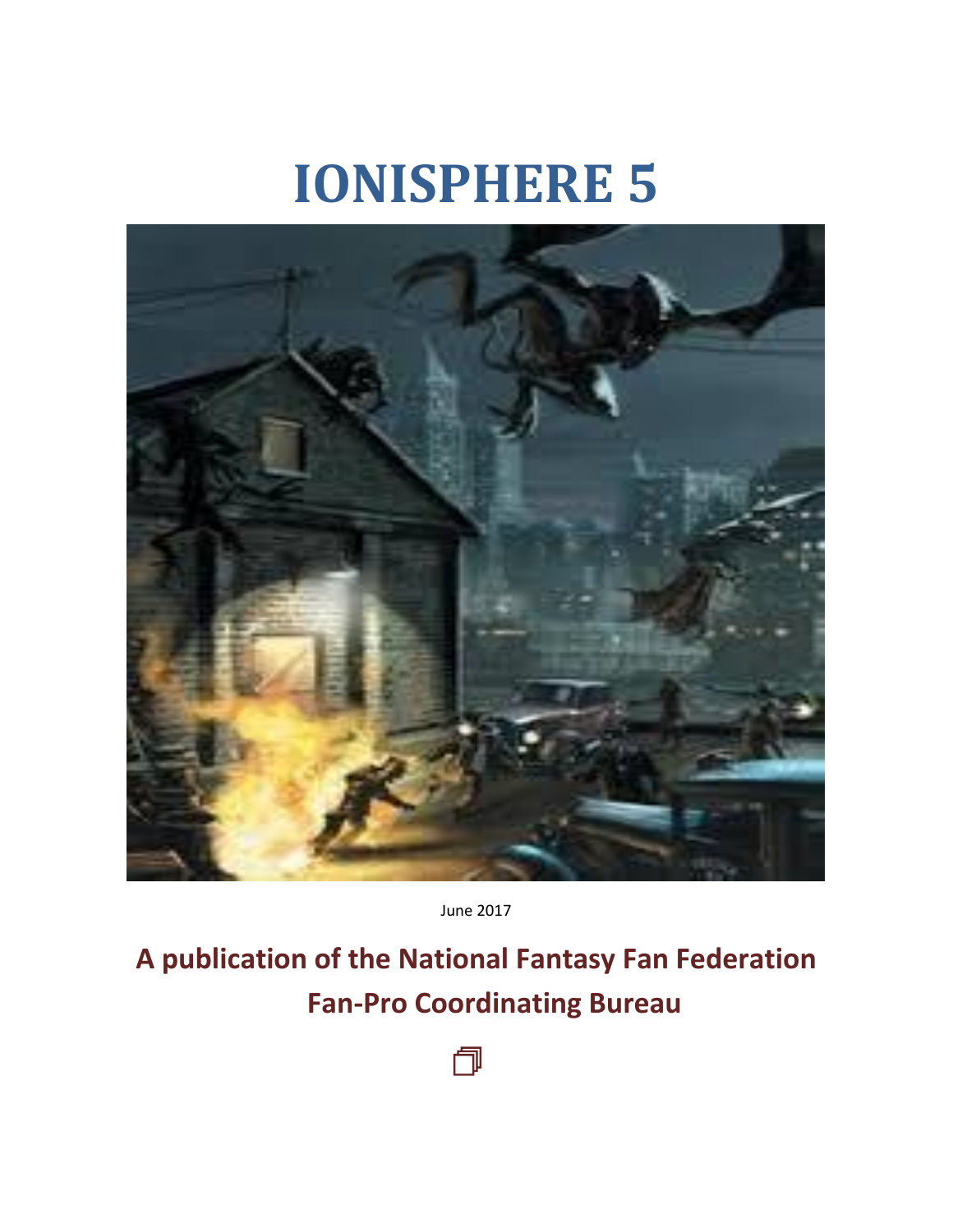# **Edited by John Thiel, 30 N. 19th Street, Lafayette, Indiana 47904 email [kinethiel@comcast.net](mailto:kinethiel@comcast.net)**

### Head of Fan-Pro Bureau: John Thiel Pro Contact: Jefferson Swycaffer [abontides@gmail.com](mailto:abontides@gmail.com) Fan Contact: John David Swartz [jon\\_swartz@hotmail.com](mailto:jonswartz@hotmail.com) News Reports: unfilled Convention coverage: unfilled

The Ionosphere is an electrically-conducting sphere completely surrounding the earth. The Encyclopedia Britannica (1959 edition) has this to say of it: "The name is derived from the presence of ions and electrons produced by the sun's ultraviolet radiation. The ionosphere exists in the earth's outer atmosphere—beyond the stratosphere—and extends from heights of approximately 46 to 400 miles. It was more commonly known as the "Kennelly-Heaviside layer" in the period 1901-30. The ionosphere makes possible all long-distance radio communications using highfrequency waves since it reflects the signals back to earth, keeping them from being lost in space.

 "Before 1901 it was thought that wireless (radio) waves were useful only for short-distance communications since they were known to travel in straight lines, like light. However, the success of Marconi's trans-Atlantic tests in 1901 led to theories developed independently by A.E. Kennelly and O. Heaviside that radio signals were reflected back to earth from an electrically-conducting region in the earth's outer atmosphere. A similar region had also been proposed by Balfour Stewart about 1882, to explain systematic changes observed in the earth's magnetic field…

 "Exploration of the Ionosphere is accomplished by special transmitting and receiving equipment capable of operating over a frequency-range as wide as 0.5 to 20.0 Mc/sec [microseconds] in some cases. The equipment may be manually operated, or [be] completely automatic with photographic recording. As the frequency of the exploring radio waves is increased, it becomes more penetrating, and requires higher densities of electrons for reflection…

 "The ionosphere controls long-distance radio communication by establishing upper and lower limits of usable wave-frequencies. The upper limit is determined by its reflecting properties and the lower limit by absorption in the lowest part of the ionosphere. Ionospheric storms decrease the range of usable frequencies, and normally result in poor radio communications."

 Thus the earth is completely surrounded by an overhead layer distinguishable from the atmosphere which may be considered something between us and space. Here communications have become involved and this may be considered an apt name for this fanzine based on that premise. The fourth letter has been changed from an "o" to an "I" to distinguish it from a scientific term. We have no actual charged ions surrounding this publication, but we reference something that totally surrounds the earth upon which we attempt to communicate at long distances. Perhaps SETI (the Search for Extraterrestrial Intelligence; the abbreviation shows it is an established agency) is having signals bounced back to it by the Ionosphere.

The name "Ionisphere" has been registered with my spell-check.

Compositing by Borque Barrone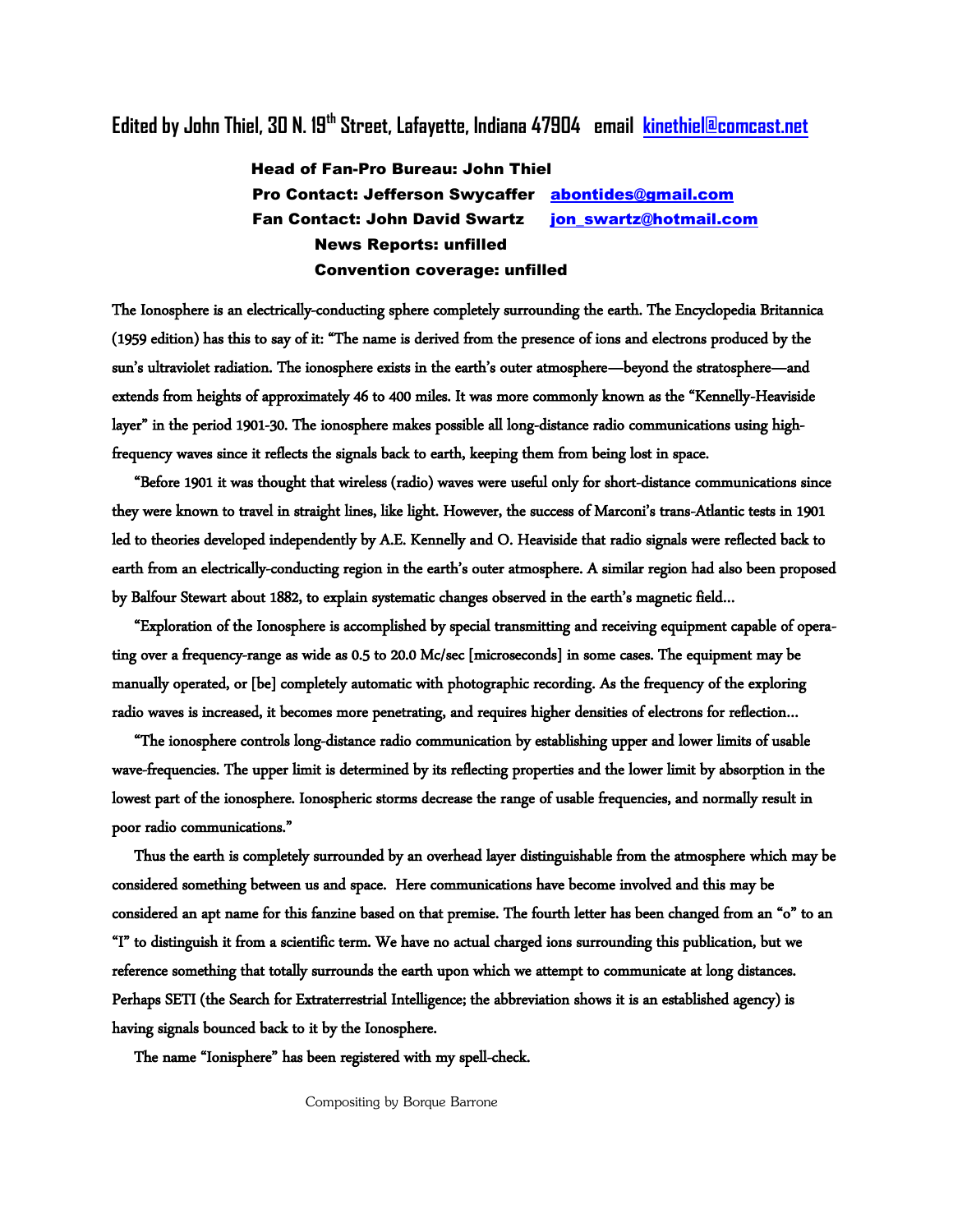### Editorial Why Fan-Pro Contacts?

 Ever hear of the boom and bust? I first read of this in the fanzine **Sigma Octantis**, edited by John Mussells and Ralph Butcher, two students at the Massachusetts Institute of Technology. The article in which this term was used was written by Joe Gibson. He said that science fiction seemed to him to go through periods of greater and lesser activity. Sometimes science fiction was thriving, sometimes experiencing hard times.

 Since I have seen this term used sometimes on the net, I think this concept must have caught on, and indeed it did for a while in the fanzine in which it was printed; a couple of other zines I read caught it up, and the discussion turned up in the N3F of those times. Back then they had only thirty-five years of news-stand science fiction to discuss. But over the years it has continued to be of interest, there being, I suppose, a lot of statisticians and market analysts in the field. And after seeing several busts, I suppose that gives some credence to the statement.

 Of course, as was mentioned in the early days of debate, one man's boom is another man's bust, and so no one can identify a period of time as a bust period. I'd say if there ever was a bust this has been that, with only three marketplace magazines still going, and those obviously on a limited budget. But others will point to all the Hollywood productions of science fiction, and the existence of the Syfy Channel, and others will exhibit the New York Times Best Seller List, and say there's also a boom going on for science fiction—but both Hollywood and the Press are outside of fandom's spectrum.

 I think science fiction is being ameliorated and dispersed, lured off in various directions by big money and big press. There is no centrality to it—as Yeats wrote, "Things fall apart, the center cannot hold" and you have a form of anarchy, where nothing continues to have a real identity.

So how call people back into science fiction's own realms?

 That's just what fan-pro coordinating is about. There needs to be at least some sense of group identity, made up of interchange, for science fiction to thrive as such. Otherwise we feel our form of reading—fantasy and science fiction both—slipping from our fingers and getting lost in the vast and surging mainstream of literature. We have more to look at, less to hold onto. There has to be activity to keep it going, if we want to keep it going. And one valuable form of activity is interchange…exchange of ideas, discussion of our literature, and possibly books dedicated to science fiction as a topic. There have been a lot of these since the seventies, but there have just been the books, no discussions of them. Magazines don't contain fan material any more, as if the editors had lost cognizance of fandom. Here is a rift where none previously existed, that needs to be corrected—though with only three magazines and with fanzines not being made generally available, it's a difficult thing to do, like the forming of a tight enclave, with its dangers of cultism. And there are science fiction cults, with people in them finding science fiction to be a gateway into tomorrow. Let us give some credence to this idea.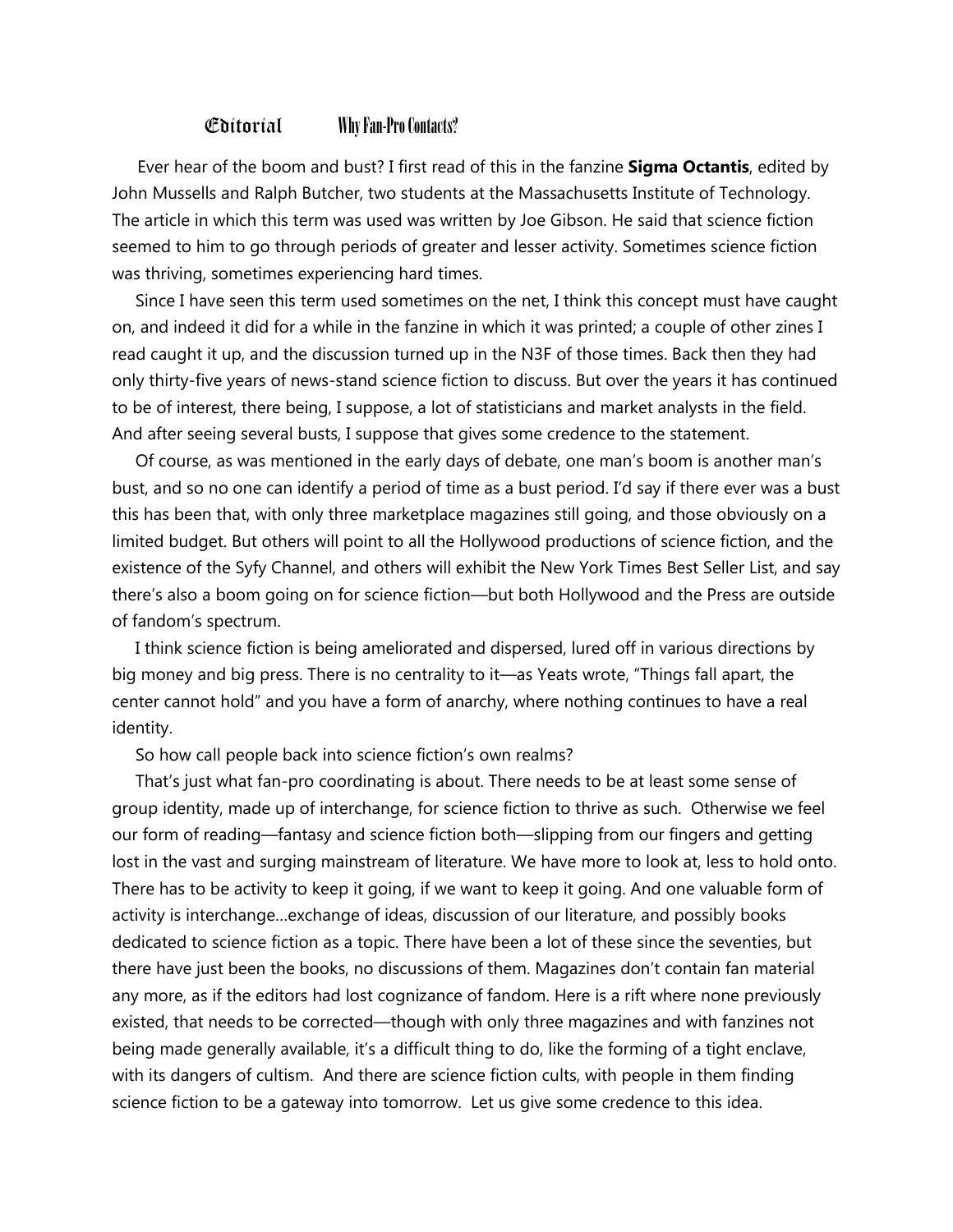## On the net. Science Fiction and Fantasy Fan Sites

**Facebook Sites** (Find these by searching for Facebook, then doing a Facebook search for the sites)

SF FANDOM, John Thiel

ASIMOV'S SF, Rob Imes, Sheila Williams, Emily Hockaday

ANALOG SCIENCE FICTION AND FACT MAGAZINE FAN CLUB, James Thomas Green

F&SF APPRECIATION SOCIETY, John Thiel

FAN-EDS, Guy Lillian and Cathy Palmer-Lister

FAAANEDS, Nick Farey, Ulrika O'Brien, Catherine Crockett

SOCIETY FOR THE PERPETUATION OF FANNISH FANDOM, Garth Spencer

NINTH FANDOM, John Thiel

N3F, Dennis Davis, George Phillies, David Speakman, Heath Row

SCIENCE FICTION DISCUSSION GROUP, Cus Custer, Ricardo Wang, Paul Cooper, Ang El, Jay Satyama

SF BOOK CLUB, John Grayshaw

POLAR BOREALIS MAGAZINE, Richard Graeme Cameron

SCIENCE FICTION POETS ASSOCIATION, Diane Severson Mori, Deborah Kolodji, Steve Johnson

WEIRD TALES, no supervisor

BEWILDERING STORIES, no supervisor

FANHISTORY, Ro Nagey, Catherine Crockett

SCIENCE FICTION, Jeffrey Redmond, Linda Owens

**Fantasy and SF Sites** STRANGE FICTION [http://strangefiction.com](http://strangefiction.com/) FANHISTORY [http://fanac.org](http://fanac.org/)

SF & F WORLD [http://www.sffworld.com](http://www.sffworld.com/) SF MESSAGE BOARD [http://sciencefiction.yuku.com](http://sciencefiction.yuku.com/)

SF & F FORUMS—SFF CHRONICLES [https://www.sfchronicles.com](https://www.sfchronicles.com/) EFANZINES [http://efanzines.com](http://efanzines.com/)

AMAZING STORIES [http://amazingstoriesmag.com](http://amazingstoriesmag.com/) FAN HISTORY PROJECT [http://fanac.org](http://fanac.org/) ALL SCI-

FI [http://www.allsci-fi.us](http://www.allsci-fi.us/)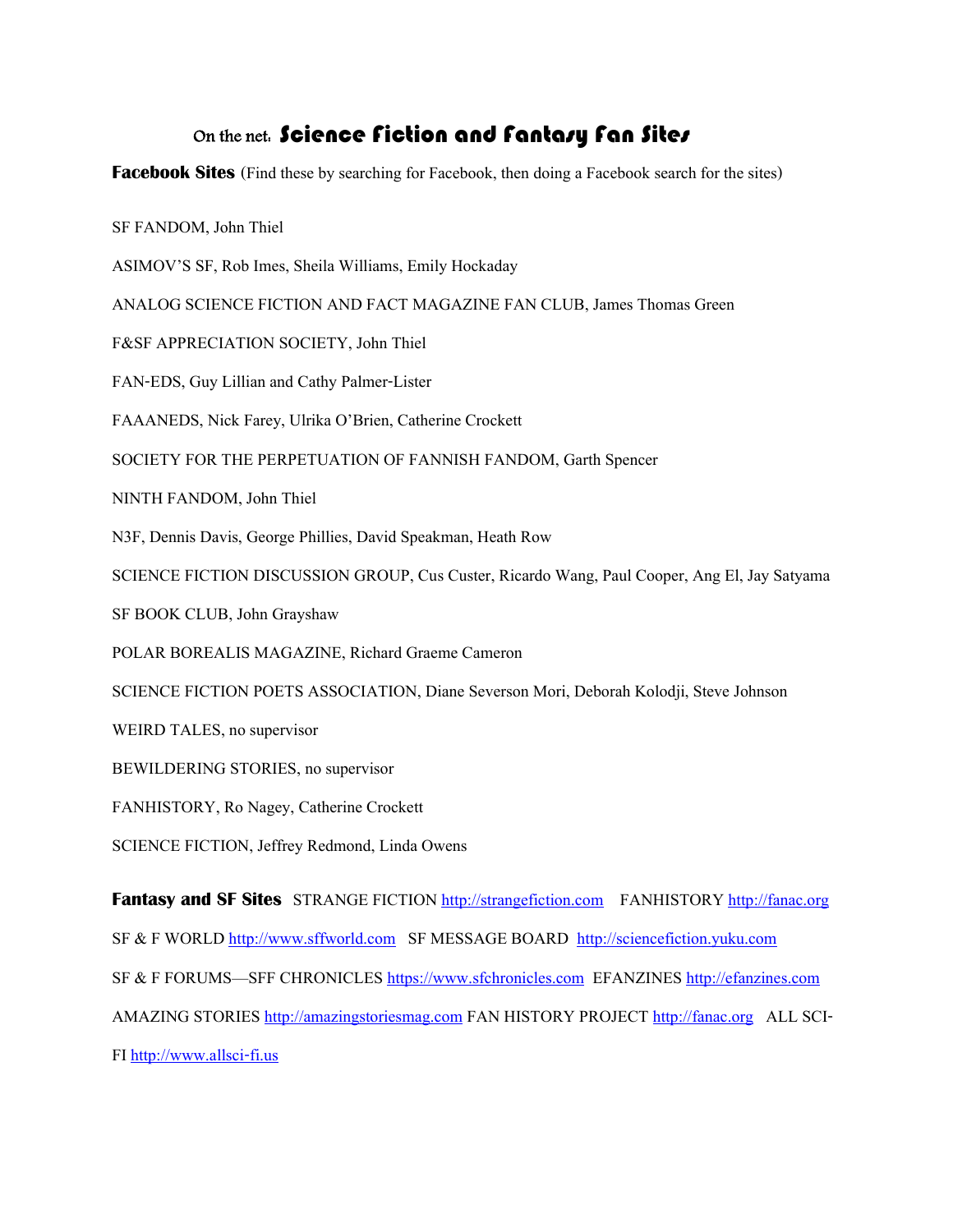We have three interviews this issue. Our first is with David Speakman, our Secretary-Treasurer.

# IO Interviews **DAVID SPEAKMAN**

### **DAVID SPEAKMAN is a big name in fandom who has been active for many years and accomplished a lot of things. We're pleased to present a fan interview with him here. His email is [david@speakman.io](mailto:david@speakman.io) .**

**IO:** Looking over the information I have about you, the first thing of interest, considering that we also have an interview with Jacqueline Lichtenberg for this issue, is that you apparently have had a connection with Sime-Gen fandom. Can you describe that?

**SPEAKMAN:** I have no connection to Sime-Gen fandom other than that J. Lichtenberg's Sime-Gen servers were the first host of the N3F website, which I maintained until we moved N3F.org off to our own servers. As for my contact with Sime-Gen, they are good people, but sadly, I am not one of them.

**IO:** I note also that you are involved in the Bay Area SF Association. Could you give some of the history of this, and your present Bay Area sf activities?

**SPEAKMAN:** I am a very casual member of BASFA. Unfortunately, I have not been to a meeting since they moved locations from Sunnyvale to Milpitas. I don't remember what year I joined, but it was many years ago. You pay dues once and you're on the roll forever. So, I guess you can say BASFA is kinda like herpes, once you get a membership, you've got it forever. The organization, in general, is very geared toward cons—in particular the many Bay Area cons and Worldcon. For individual members, the group is very supportive of individual member interests. I particularly like how everyone gets a chance to speak, or not speak, as they wish, at meetings. Also, there is a large overlap of BASFA with local members of the Society of Creative Anachronism's Principality of the Mists of the Kingdom of the West, which I am not a member of, but I married into it. The Bay Area, and in particular the South Bay (Silicon Valley/San Jose), is probably the nerd pride capitol of the United States. With all of the tech companies and NASA Ames Research, nerd culture is celebrated here. It's just expected here.

**IO:** What is Fan Dominion? It sounds big and interesting—I did have a look at the site on the net, and wondered what all there was to it.

**SPEAKMAN:** I am a recovering journalist. In my previous career, I was a reporter and editor for newspapers, magazines, and in broadcasting, for about 20 years until I had a midlife crisis and decided to go to law school at age 38. But, once a journalist, always a journalist. Fandominion started out as an e-zine that I developed more than a decade ago for N3F. Back then, N3F only had 4 paper zines a year, which was TNFF. I developed the site to help bridge the gap for folks who wanted news more often than every three months—particularly *genre* TV and film news, which gets dusty and useless after a few days, let alone three months. When I became Official Editor of N3F in 2012, the site withered, as I focused my energy on upping the frequency of publications, and bringing back TIGHTBEAM as a separate publication. But Fandominion is not completely dead. I've been working behind the scenes on some intellectual property and business plan items to hopefully re-launch the publication under a new name with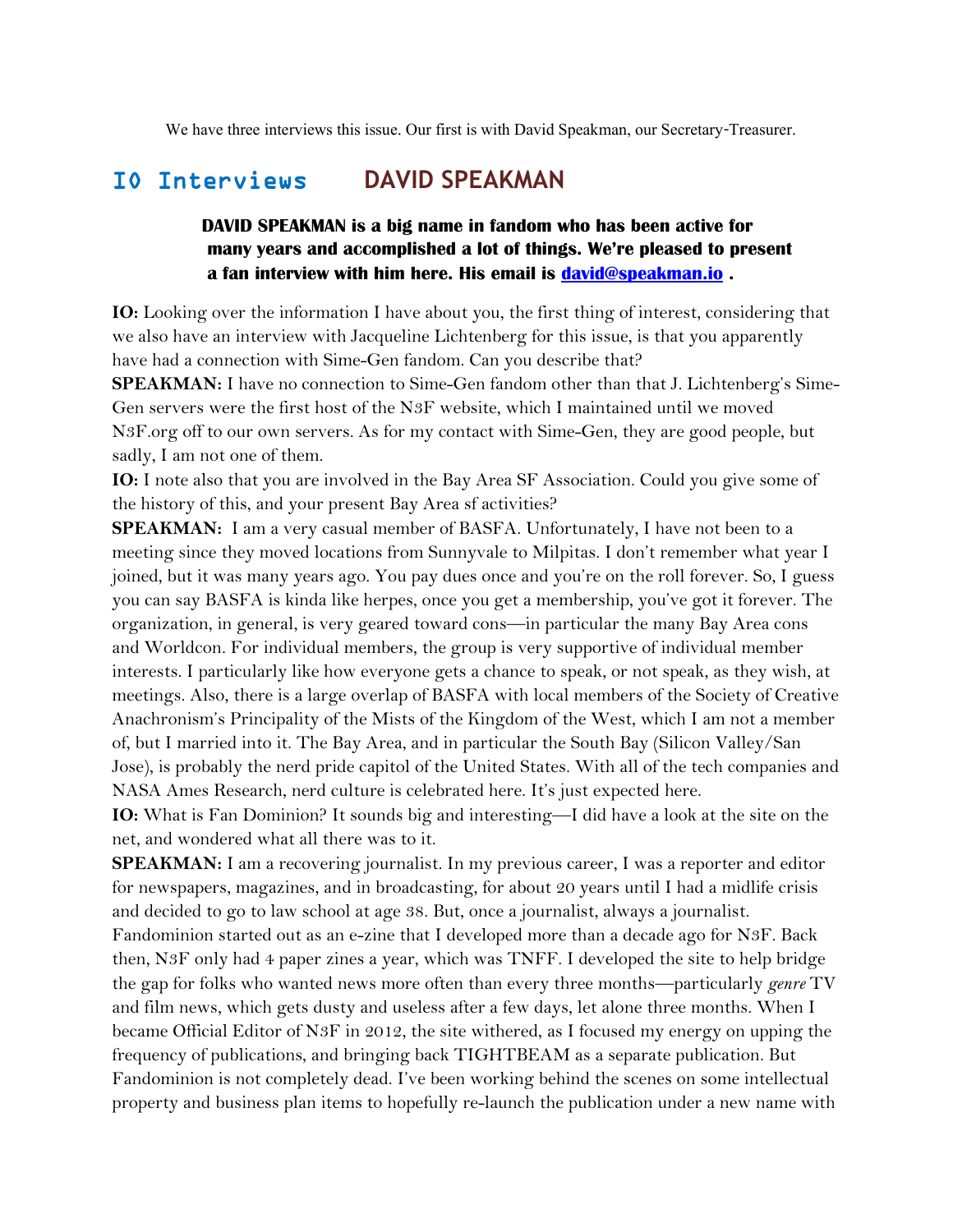combining media and print news and reviews and short stories under SFWA qualifying pay scales. But more on that later.

**IO:** I find that you work in Silicon Valley. Can you describe this employment? **SPEAKMAN:** Professional career. I've been a paid writer since I was a teenager, selling stories and high school sports photos to local newspapers for \$20 a pop. In college, I studied graphic design and journalism at Ball State University. As a student, I worked as an intern for the NPR[National Public Radio] affiliate in Muncie, writing a weekly column on public radio in East Central Indiana. After college, this led to gigs at small town weekly and daily newspapers as photographer/reporter/editor until I got a job in the mid-1990s as an assignment editor (the assignment desk is like the managing editors for TV news) at WPTA-TV, the Number One news station in Fort Wayne, Indiana. In September 1987, I transferred to a sister station, KNTV in San Jose, California. My first day at work at KNTV was the day John Denver's plane crashed and we were the closest TV station with a satellite uplink. That was a busy first day.

 I worked at NBC and ABC affiliates in the Bay Area before moving on to tech and venture capital reporting in 1999 during the first dot-com boom. I worked with a now-defunct company to develop one of the first streaming news reporting—both video and audio—over the Internet long before YouTube was founded. Any of the techniques we developed are still in use today. After that company folded with the chat-com bust, I returned to my roots in print journalism working for Red Herring magazine and a couple other publications. But with ad dollar dropping in print media, I saw the writing on the wall. So, at age 38, I pulled the plug on journalism and started applying to law schools. I currently work at a boutique law firm in downtown San Jose that focuses on civil litigation. Oddly enough, I am still mostly being paid to write, even if it is legal writing.

**IO:** I'd also like to hear an overall description of your activities in Fandom—when did you get into SF Fandom and what has been going on for you over the course of time in fandom? **SPEAKMAN:** I grew up in rural northeast Indiana in a town called Churubusco that was basically 1,000 people at the crossroads of two highways cutting through soybean and corn fields. This was in the pre-Internet days. In high school, I became addicted to Heinlein before I discovered my love for short stories, especially those written by writers like John Varley. In 1982, a friend of mine named Gary Anderson and I were the only two SF fans in town. There was no such thing as organized SF fandom in rural America; it was a lonely time for us rural nerds back then.

 One day, Gary saw an ad for N3F in the classified section of a short story pro zine (I do not remember which one, probably Analog), and he joined for \$6. He's still a member today. Anyway, once I saw an issue of Tightbeam he loaned me, which was packed full of letters, musings, and art by weirdos like me, I fell in love with the possibilities. I joined N3F at age 14. This was during the time that Owen Lorion and David Heath were presidents and official editors. It opened up a new world to me. (I've been to too many cons to remember.)

 I was an active N3F loccer until my sophomore year in college when I let my membership lapse. In college I was involved with Star Trek: TNG fandom and roleplaying groups (mostly D&D). I also was involved in many Usenet internet groups regarding specific fandoms between 1987 and 1991. I had a period of gafiation after college until I moved to Nerdvana (Silicon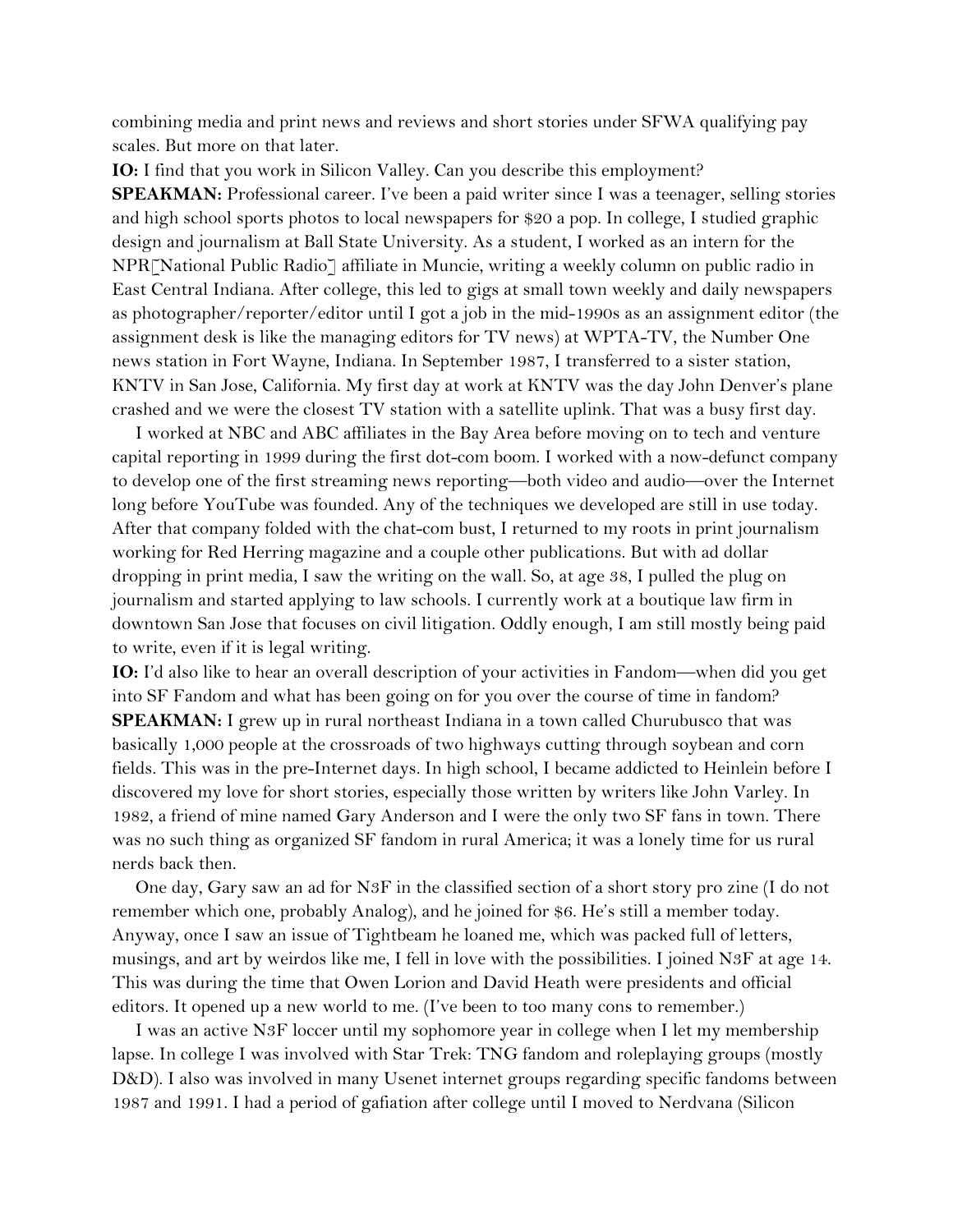Valley) in 1997. With the advent of the World Wide Web, I rediscovered fandom with online Farscape fandom and proto-Steampunk series, the Secret Adventures of Jules Verne. Through the scifi.com message boards, I got involved with the group that runs DragonCon fan programming for TV and film. My first DragonCon was in 2001 and I've been a fixture ever since. It's odd that a guy who lives in Silicon Valley is more involved with a mega-con based in Atlanta, but that's what happened.

 In 2002, I heard the news that Neffer David Heath, Jr., had died. His encouragement through N3F round robins and LoCs is one of the reasons I followed through on my dreams to move away from home and go to college. That nostalgia brought me back to N3F and I've been a fixture ever since. And then, there is my tabletop gaming group and addiction to funding SFrelated Kickstarter projects.

### **IO:** What impressions do you have of present-day fandom?

**SPEAKMAN:** Fandom is very personal and individualized and people tend to be tribal and competitive in an "us *vs* them" way. Unfortunately, these are not big-picture compatible viewpoints for a healthy community that is getting increasingly diverse. Aside from personal tastes in fandom, there are also generational differences—mostly due to changes in media technology and availability. For instance, how people born before 1946 discovered their SF Fandom (print and some radio) is completely different than how Baby Boomers discovered SF (pulp & print, film, some broadcast TV), which is vastly different than how Millennials became SF fans (primarily cable and streaming TV, from the internet with print as a minor first exposure). Again, these are generalities and it varies by individual, but there are true generational differences in how SF fandom is perceived.

 Back in the pre-World Wide Web days, organized fandom was limited and it led to the emergence of Big Name Fans, who through inherent gatekeeping of the means of fan interaction, kept fandom from the 1940s through the early 1990s as fairly cohesive. Fandom on an interstate level was basically fandom by mail punctuated by cons. BNFs, as gatekeepers to fandom, had a lot of inherent control on shaping the identity of fandom and the means by which fans interacted with one another. People got very comfortable with this model. Then, the internet happened and all hell broke loose. With the advent, easy-to-make (and free) options for masses of fans to interact *via* their own websites and in infinite niches, the traditional model was turned on its end.

 Not helping matters is that organized "traditional" fandom seems resistant to change. Originally created by those born before 1946, traditional fandom is primarily a print-oriented affair. Boomers, who also were introduced to SF primarily by print, kept up this tradition. It's not uncommon for folks to refer to fans as "real fans" (print, film, comics), who are ignored as a niche fandom. This distinction seems like odd to a Gen Xer like me—and worse, most Millennials find it nonsensically absurd. We also are baffled by the Hugo nominations categories, which seems obsessed with arbitrary word counts on print SF, but lumps what few media nominations there are as long and short form. More than once I've heard an older fan tell a younger congoer to "turn off the TV and pick up a book." This is offensive bullying. It's also that kind of attitude that drives younger fans to the cons like DragonCon rather than WorldCon.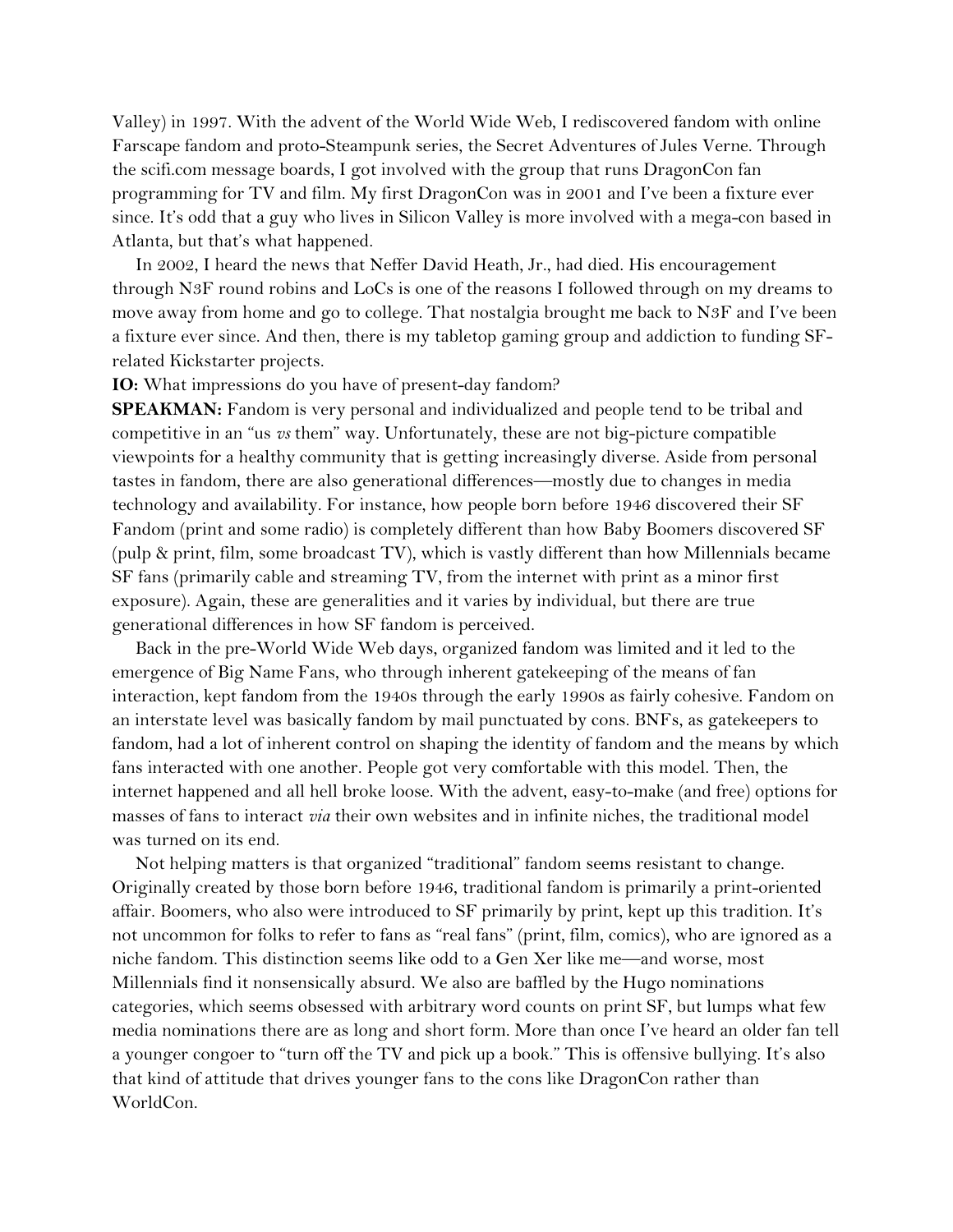Advice I have for current fandom is that—like it or not—there is a generational shift. Whether they are considered "real" fans or not, people born after 1964—whose primary fandom, in general, is tv, film, or comics, are a sizeable majority of folks who consider themselves SF fans. And most of us, also, are avid readers of print SF. Pooh-poohing the socalled media fans as not real is a lose-win game for traditional fandom. As Worldcon and the Hugos become increasingly irrelevant to the majority of fans, both are in danger of being supplemented by an alternative, more inclusive culture that does not try to tutor people on how to be "real" fans. Instead, traditional fandom should listen, learn, and change with the times. Otherwise, the younger folks, who are the majority of fans today, are going to get fed up, realize they are the majority, and start pooh-poohing traditional fandom as a minority niche of "print fans" who are out of touch with SF fandom in general.

 This possibility is sad, because there are valid lessons media fans can learn from print fans and their accumulated wisdom. One example is a concept of sercon—serious and constructive criticism of the SF product, which applies as much to media as to print.

### **A very interesting and instructive first interview with our secretary-treasurer. Next is an author member.**





 $\prod_{\alpha}$   $\prod_{\alpha}$  Photo and costume by David Rubin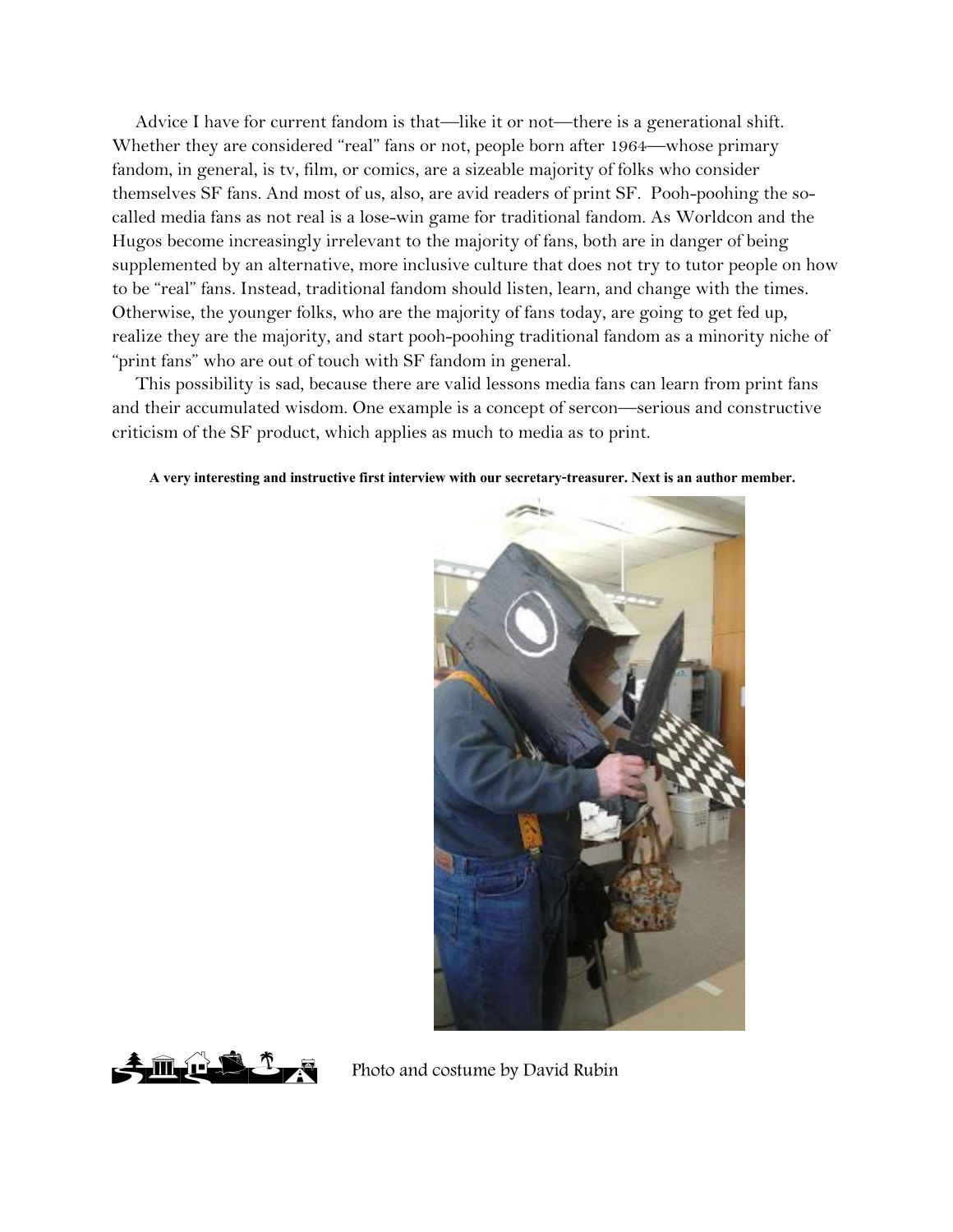### IO INTERVIEWS **JACQUELINE LICHTENBERG**



 **JACQUELINE LICHTENBERG is an N3F member who has quite a history of both fan writing and professional writing, and remains active on the net. In 1970 she was publishing Star Trek fiction in Trek zines, through which she met Jean Lorrah, who was a professionally selling author. She published a book with Bantam called STAR TREK LIVES when Star Trek was cancelled, and made it a cause to promote and further publicize the show. Her first novel, HOUSE OF ZEOR, was published in 1974 by Doubleday, a Sime-Gen novel. Sime-Gen stories concern two non-human races in a synergy-like interchange. She originated this series in a story published by IF in 1969 called "Operation High Time". Her Sime-Gen stories were written in collaboration with Jean Lorrah and were published in the mid-70s by Doubleday in hard cover and DAW and others in paperback. Some of her SF work has been promotion. There has been a Jacqueline Lichtenberg Appreciation Society known as the JLAS, of which an observer wrote "she and her coterie were making every concerted effort to create a fandom for her Sime-Gen books akin to the Darkover one of her friend Marion Zimmer Bradley or the Star Trek fandom she started out in." JLAS membership included Peter Weston, Marion Zimmer Bradley, Anne McCaffrey, John Foyster, and Alan Dean Foster. It is said to have been originated by Charles Platt. In the 70s and 80s TNFF and Tightbeam were full of discussions of these books.**

 **Her email is [thejlbox@gmail.com](mailto:thejlbox@gmail.com) . She does occasional reviews at [http://aliendjinnromances.blogspot.com](http://aliendjinnromances.blogspot.com/) .**

**IO:** You were said to have entered into science fiction and fantasy writing *via* fandom, and with help from Marion Zimmer Bradley. I recall that she was one of the people who did the fanzine **Femizine.** Did you have any connection with that fanzine or the fan group involved? **JL:** No, not *via* MZB and you've got your timeline wrong. I've never been a feminist and could do a whole essay on where the movement has been coopted and derailed.

I've been an active Neffer since the  $7<sup>th</sup>$  grade, went pro at 25 with a first sale to Fred Pohl, the FIRST Sime-Gen story to be published. Three to five years AFTER that, during which I originated the STAR TREK LIVES project, I also sold HOUSE OF ZEOR—on Marion Zimmer Bradley's suggestion that I send it to Doubleday. Much later, she recommended Sime-Gen to DAW and they did RENSIME, as original mass market. The Marion Bradley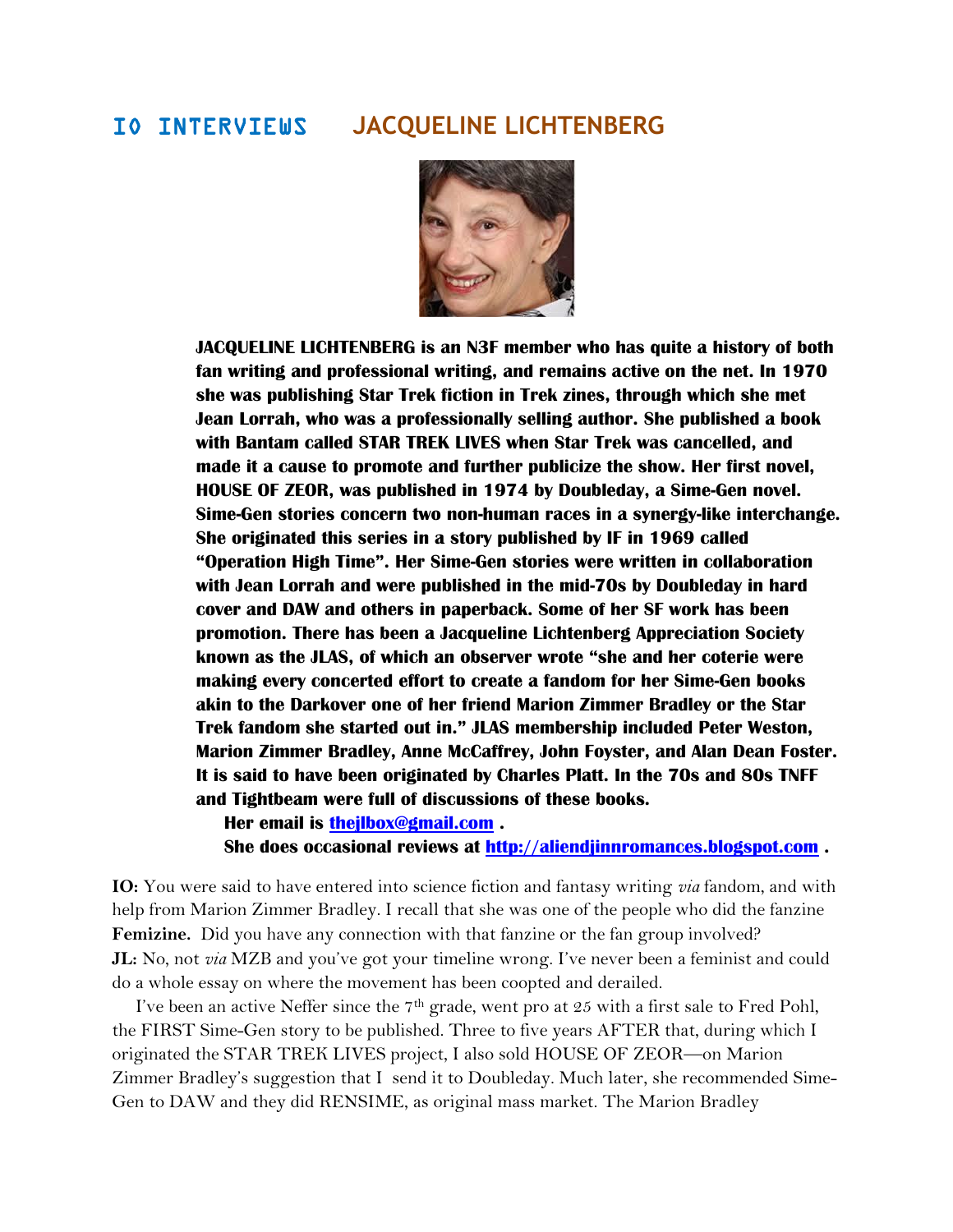connection is a Trek connection, *via* Devra Langsam at a Sime-Gen fanzine collating party. It's all really complicated, but there is no difference between Sime-Gen and Trek.

**IO:** Apparently you've done a lot of convention-going. Were you representing causes, movements, or groups when you went to conventions? Could you give a view of the conventions you've attended, what went on and how you fared at them?

**JL:** [answered with a series of links showing the following] All Sime-Gen titles and all Jacqueline Lichtenberg and/or Jean Lorrah titles are "intimate adventures". Jean Lorrah is the co-creator of Sime-Gen…Intimate Adventure was a proposal for a new *genre.* She says of this, "The new genre is already spread all over publishing—you'll find examples in every genre and in general literature, which is why it's so hidden it's gone unnoticed. It's right there in plain sight, therefore invisible." She distinguished this genre from "Action/Adventure" stories in which characters have no relationships that can change the direction of the plot. "The story's resolution must come through the protagonist DEFEATING the antagonist in physical combat. Intimacy replaces action in an Intimate Adventure. Instead of combat to the death on a field of battle, the protagonist must face trials and dangers, terrors and tests on the field of intimacy. Instead of weapons, there are emotions and psychology. Found in this genre are STAR TREK and ANDROMEDA, among others. You will notice all these prominent adventures have one thing in common—a vocal and enthusiastically creative following pouring out stories, articles, songs, conventions, jewelry, fellowship, and forming lifelong relationships." She became a Star Trek fan in April 1963, and in 1969 she started selling Sime-Gen Universe stories.

**IO:** Research says you've done occult writing. Could you describe some of your occult writing and give some of the titles?

**JL:** "Occult" covers a lot of territory. All my world building is based on a universe model that includes the realms beyond what our current science investigates. Through decades my own view of the universe (what EE Smith called in the Lensman series the visualization of the Macrocosmic All) has grown, morphed, expanded and changed. So all my published titles include (whether the characters or readers know it or not) the unseen, unknowable substrata behind reality.

 A lot of my thinking can be traced through my reviews column "Re-readable Books", written over the twenty years I was a science fiction reviewer (paid) for the **Monthly Aspectarian.** I now do an occasional review on a blogspot. The most basic and revealing material is the Tarot books I've done—I did two of them as Alien Romance blog entries so they are up for free reading, and then I put the set of five books up on Amazon Kindle to be handy for anyone interested. Then all of the Tarot just for writers' posts were compiled and re-written into the five volume NOT SO MINOR ARCANA.

 All of this is what I have developed BEHIND what is behind all the fiction I've done. Some reflects my understanding of the "real world"—and a lot does not, but is only theory that works for fiction. Almost none is known to the characters and never inflicted on the readers.

 I do see that fiction, to have verisimilitude, must depict that "unseen" and unknowable dimension to human life—all writers infuse their work with something to fill that position in world building. But writers must convey that dimension in the language it exists in—the non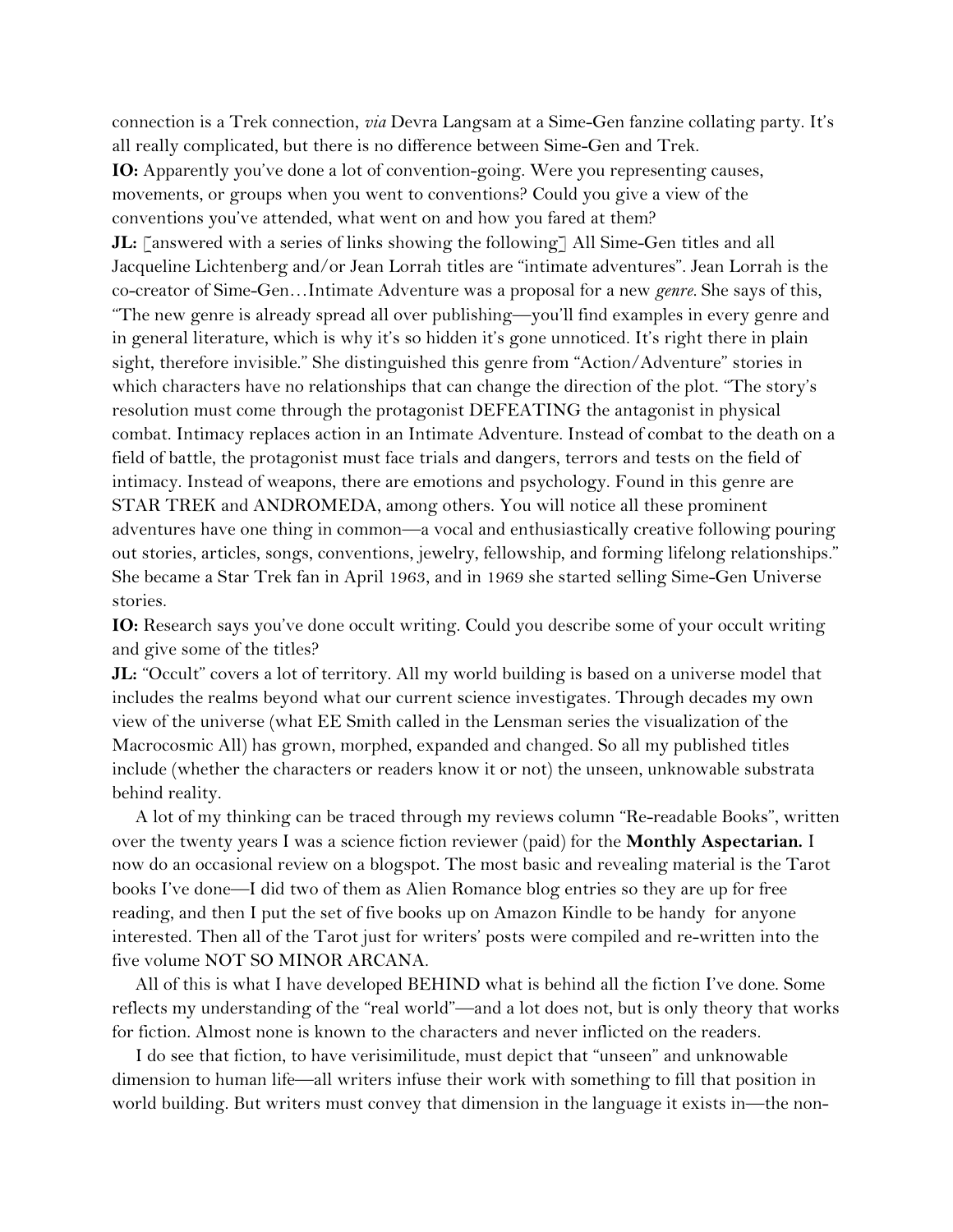verbal world. It is not verbalizable.

**IO:** I've heard that the Kraith series was fan fiction. Is this a correct description of it? If so, was it developed into professional fiction?

**JL:** Kraith is some of my earliest works. I created the Kraith alternate Star Trek Universe, basically to argue that Gene Rodenberry did it all wrong (which is what fanfic is for and what it does—corrects the original I.P.) I created Kraith by adding Darkover to aired Trek. And I sprinkled in a lot of other favorite science fiction universes. The elements I lifted from these established, famous works were all about that "unseen and unknowable" non-verbal dimension to the fictional world-building (for Star Trek, for example, "Why is touch telepathy real in this universe?" What property of the space/time continuum facilitates touch telepathy?). I also created Kraith to be the laboratory for developing the Sime-Gen Universe into commercial fiction.

 Kraith is fanfic in Gene Rodenberry's universe. My objective was to study why fans loved Star Trek so much that they would write fan-fic in the Star Trek Universe (the answer burgeoned into the book STAR TREK LIVES!). I had to capture that unseen and unknowable scintillating effect that caused fanfic.

 I wrote main plot line stories for Kraith (in T-Negative) [A Trek Zine], studied the responses and letters in other Trek zines (Kraith fanfic, even spun off some alternate-alternate Universe) and wrote House of Zeor to demonstrate my thesis in STL, which was that the main force of that draw was what I called THE SPOCK EFFECT, one of the tailored effects I identified in Star Trek Lives! The point was to prove that I understood why the fans love Star Trek (But Gene Rodenberry, most of Hollywood, and most fans and publishers did not understand it).

 The core of the matter is INTIMATE ADVENTURE; not space ships, not hand-to-hand combat, not phasers, not beam me up, Scotty, not conquering, and not getting away with breaking the Prime Directive. (Not even pointed ears? I thought that's a biggie.) The core of the appeal is INTIMATE ADVENTURES.

 For decades I identified that as the HIDDEN GENRE. Jean Lorrah agreed I had nailed the dynamic; but as an English professor she identified what I had articulated not as a genre but as a plot Archetype. I can easily go with that explanation. But to me it is hidden genre.

 Today the world has changed markedly, and we now have mass market publication of the unhidden genre I pioneered, which is now called Science Fiction Romance—and that is one subdivision of Intimate Adventure. Intimacy is not about romance or sexuality. It exists on an entirely different plane of reality.

 Intimate Adventure replaces the "action" in Action Adventure (which is what Rodenberry thought he had created) with an adventure (a move outside your comfort zone) on the level of becoming entangled (like modern physics' defining of relationships between particles) within the personality dynamics of another person (human or not).

 One great example is the older film AFRICAN QUEEN. One of my favorite examples in science fiction is Hal Clement's MISSION OF GRAVITY, or NEEDLE. The only model our current human culture has for this type of relationship-driven fiction is sexual relationships, but intimacy has nothing to do with sex. Intimacy is an independent variable. But that is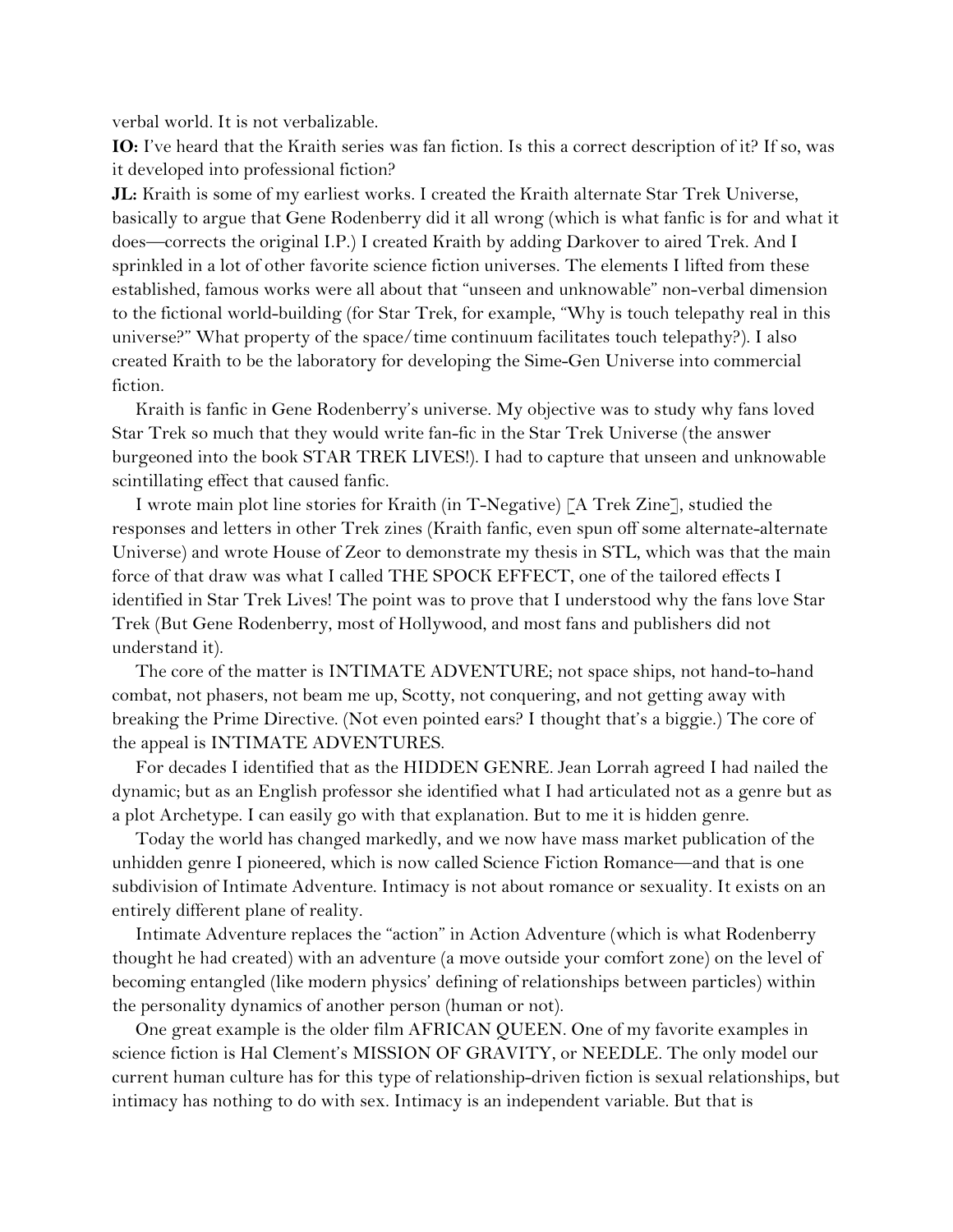incomprehensible to humans, so most readers see only closely entangled emotional relationships as sexual, while in practice in our current civilization sexuality is often the antithesis of intimacy. Many marriages break up for lack of intimacy while the sexual component runs hot.

 In Gaming, there is the term "immersive"—which includes much of the Intimate Adventure dynamic—characters you become, characters you emulate or admire, and know, somewhere deep inside where words do not exist. Intimacy is non-verbal.

**IO:** What are the publication dates of your fanzine, Ambrov Zeor? When was the first issue, when the last?

**JL: Ambrov Zeor,** a fanzine devoted to Sime-Gen, publishing fanfic by fan writers willing to be edited by me, started within months of the publication of HOUSE OF ZEOR—1974. I'm not sure when the final print issue was published—I think we topped twenty issues. I think the first issues were what I did on five carbon copies done on a Selectric typewriter. Most of the material we have rights for is up for free reading on the net. There were at one time something like five fanzines devoted to fiction, non-fiction, and letterzine style—we even had an apazine for awhile. So while fans were writing Kraith (there were fifty creative writers, artists, and poets who created Kraith with me—a structure modelled on how a TV series is created) I was writing Star Trek Lives and Sime-Gen. I sold the first Sime-Gen story in 1968 and it came out in January 1969. House of Zeor was the second fiction project I undertook after failing at encapsulating the complex Sime-Gen Universe in a fanfic (I was widely known for Kraith; easy to find)—and since most were Star Trek fanzine-trained writers (or like Jean, already professional writers), it took only a few rewrites to bring Sime-Gen submissions up to professional standards.

 Today's readers of fanfic know the Beta Reader transition started with online fiction—Beta Readers function as editors in many instances, and are more famous than the writers they work with. Star Trek fanzines began that tradition as **T-Negative** and **Spockanalia** were both founded and edited by academic professionals (Devra Langsam is now a retired children's librarian). They knew writing and imposed high standards. Ruth Berman had me rewrite a few times. And subsequent zines started trying to hit that high mark on T-Neg and Spockanalia. Production standards—many missed widely and didn't know it. When Ambrov Zeor started, the Trekzines' high standard of professional level writing carrying a story payload of fannish appeal was our minimum standard. Writers submitting to us were willing to take the tedious editing mostly because they were used to it. All the editors who published Ambrov Zeor (there were quite a few over the years) were also well-educated women willing to let me work with writers to improve the readability of the stories (not necessarily absolute adherence to the Published Universe's background).

 Before long, there was just way too much Sime-Gen fanfiction being submitted for one zine, and other zines started, most notably **Companion In Zeor** started (on mimeo) by Karen MacLeod—and when we folded the print Ambrov Zeor Karen hung onto the web and continued doing issues that were not printed on papyrus. Companion In Zeor is still accepting submissions!

But, last year, at the series publisher's request, Karen and Zoe edited an anthology of fanfic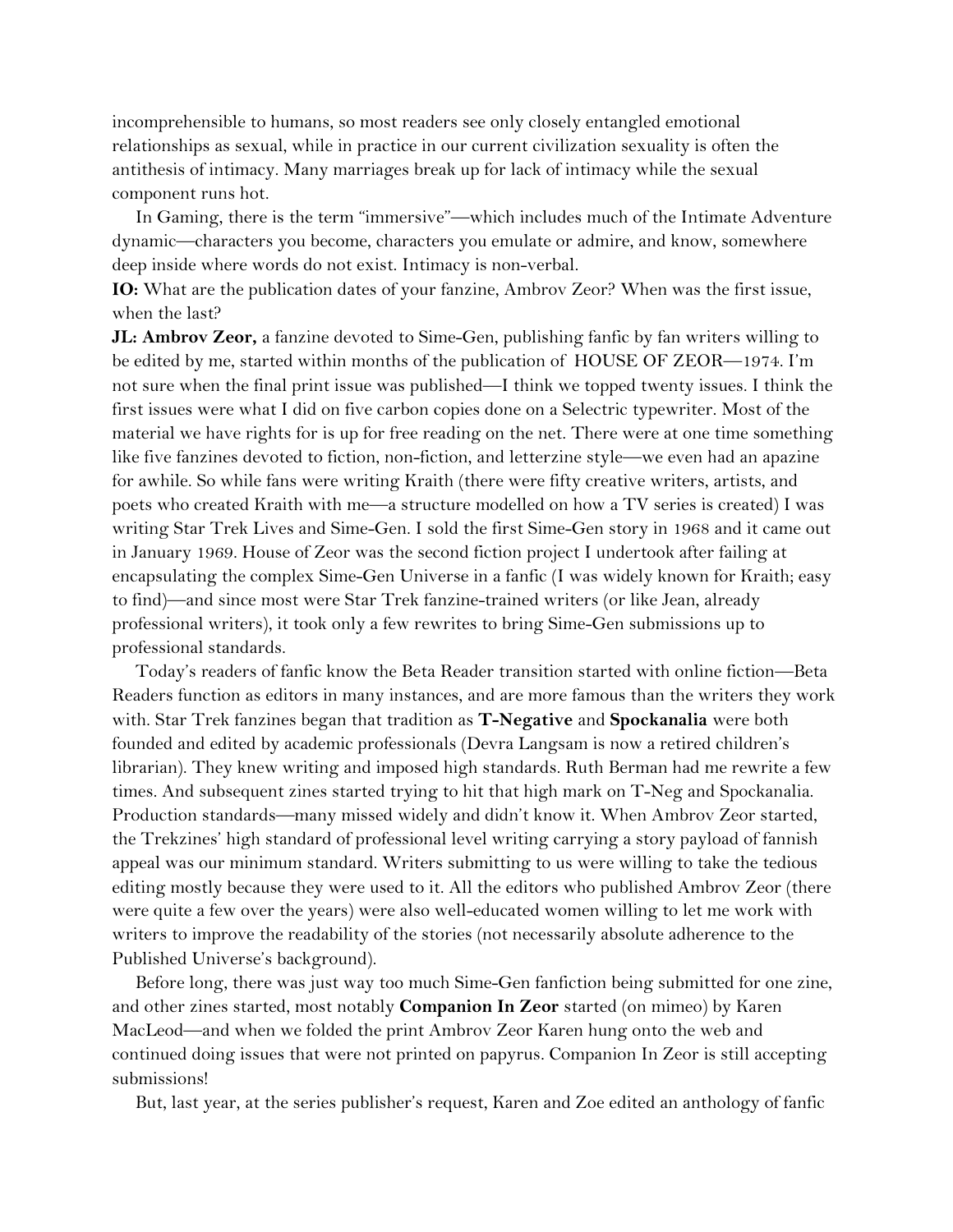short stories, which has been published. This year one of our most popular writers has begun turning three of her fanzine stories into professional fiction (which takes a lot because fanfic can assume the readers have read the books, and professional fiction cannot make that assumption.

 So this year, Sime-Gen book 14 is out, the first in a trilogy of Sime-Gen novels by Mary Lou Mendum (and Jean Lorrah and I meddling with this and that to make it fit the official timeline), A CHANGE OF TACTICS. It is essentially the same as the book posted on simegen.com for free reading, except the background is added, and the plot now begins the development of heavier-than-air flight, and the Selyn battery technology necessary for that—the very technology and subsequent scientific breakthroughs that allows for space flight.

 Space is the natural setting for Sime-Gen, but due to fan curiosity, we got stuck in the horse-and-buggy era of redevelopment of human civilization. The game company Loveful that has licensed 150 years the Sime-Gen timeline to develop a rip-roaring good space war originally passed over Sime-Gen novels, but when I pointed them to EASY AS HOP, SKIP, AND JUMP, they jumped at the chance to get the license. Sime-Gen is humanity in space, but an altered and charged, morphed and redesigned humanity.

**IO:** You've spoken of "personal fiction" in a quote I've found, and described it as involving man's relation with other men, and the converse. This sounds existential. Do you think there is anything existential about your writing?

**JL:** No, "existential" is a fairly well-defined academic term, and when it comes to fiction, I'm no academic. I generally dislike any novel labeled "existential".

Science fiction asks "What if...?" "If only..." or "if this goes on...". The best science fiction always uses all three. My contention is that science fiction is not a genre at all, but literature. To prove that contention, as I proved the Spock effect by selling House of Zeor on a moneyback guarantee to Spock fans (not general Trek fare but Spock fare), I am working to have a Sime-Gen novel in each and every genre.

Jean has done TO KISS OR TO KILL in the structure of a Romance genre novel.

 Mary Lou Mendum's CLEAR SPRINGS CHRONICLES are sociological science fiction featuring Saul Alinsky's rules for Radicals (in an era when there is no trace of his book, his work, his reputation, or even a fertile human culture ready for his technique). House of Zeor is a "damsel in distress" western. UNTO ZEOR, FOREVER is a teen doctor novel (a genre! Today you see it on the popular TV series Bones, and other medical drawings. RENSIME is a science fiction novel with politics (and a little terrorist warfare). MAHOGANY TRINROSE is a "coming of age" novel. And so on, each novel specific to a genre, showing you can write any genre IN science fiction. Sime-Gen is not "mixed genre", it is no genre at all. But the entire series is science fiction—pure, genuine, nothing-but, science fiction.

 Science fiction fictionalizes (and maybe idealizes) science—science is the systematic accumulation of tested and reliable facts about reality. Fiction is the systematic accumulation of facts about the unseen and unknowable component of reality—about "life" and the "meaning of life"—about life, the universe, and everything, about Matters of Ultimate Concern.

 So to create Sime-Gen to be the vehicle to prove science fiction is not a genre, I read everything in the library on writing, stage writing, TV writing, novel writing, everything about writing. Today, I point my writing students at Blake Snyder's SAVE THE CAT! series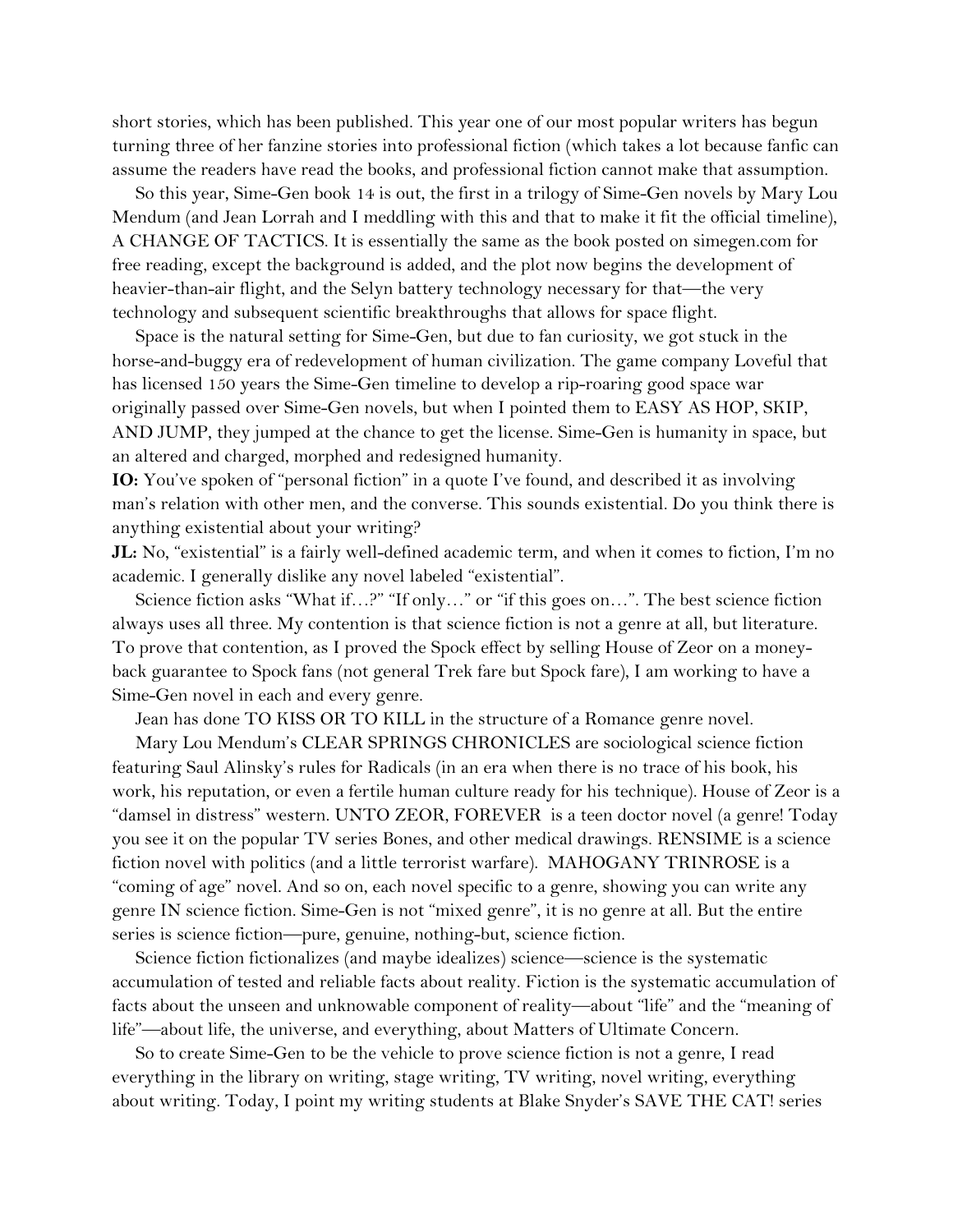to learn the difference between creative writing and commercial writing.

 To write science fiction, you have to take one premise (only one) of known, solid, settled science and challenge it—maybe with some of the latest discoveries, or simply defying the premise "it is impossible to go faster than light". So: "what if it were possible to go faster than light?" Or: "If only it wasn't impossible". Or, "If this new scientific or mathematical discovery goes on in this direction…"

 In the 1960s, the general public (Trek viewers) were introduced to the science fiction we'd been reading for decades. Anything about Star Trek was the least bit original. Gene Rodenberry made big at that by trying to use established sf writers, and succeeded only marginally, and displeased the Powers That Be because of the hassle of dealing with novelists trying their first screenplay.

 When Trek was cancelled (the first time) I thought that was the end. My faith in human nature was deeply shaken. Then came the rebellion (we were science fiction fans, after all!) and if "they" wouldn't do it for us, we'd jolly well do it for ourselves! Most of "us" were women, and most of Hollywood was run by men (we didn't know Lucille Ball's role in getting Trek on the air). Hollywood didn't think Trek was popular because they thought women didn't like science, or science fiction. That delusion still prevails in some circles. Most of those creating and writing fanzines and putting on cons were WOMEN! Note that Sime-Gen #14 is by three women—a PhD in biology, a chemist and an English professor. Also note that the national women's movement hasn't noticed us yet.

 So Star Trek fanzines were born, and I knew humanity was fine. It was just Hollywood that was a bit dull.

 We now have a real online TV original Trek made by other than them. And new Trek coming to a streaming subscription-only service.

 Back during cancellation, I looked at where the trends were leading and recreated a science fiction premise I'd had brewing since I was in  $7<sup>th</sup>$  grade when I joined the N3F. By the late 1960s I had a much better grip on what it took to do commercial fiction, so I reworked and simplified the unseen and unknowable foundation of the Sime-Gen Universe. Since it created on the non-verbal level, it took decades to articulate the foundation, and what I finally came up with still isn't commercially bedazzling.

 "LACK OF COMPASSION IS A CRIMINAL OFFENSE." That theme is homage to Robert A. Heinlein, in case you missed that.

 One of the rules of commercial storytelling that I learned in high school is "Everything changes except human nature!" That's the premise behind teaching the Greek Plays, or Shakespeare, *etc.* I hated these courses, and wrote papers trashing the classics (like LES MISERABLES) for lack of IMAGINATION. Didn't get good grades for it, either.

 The science fiction premise I hit on is "what if Human Nature changed?" (Since then, a number of writers watching genetics research have explained that premise, but none that I know of have yet hit on comparison.)

 That's science fiction. Take what everyone knows beyond doubt to be there, and ask "What if…it is not true?"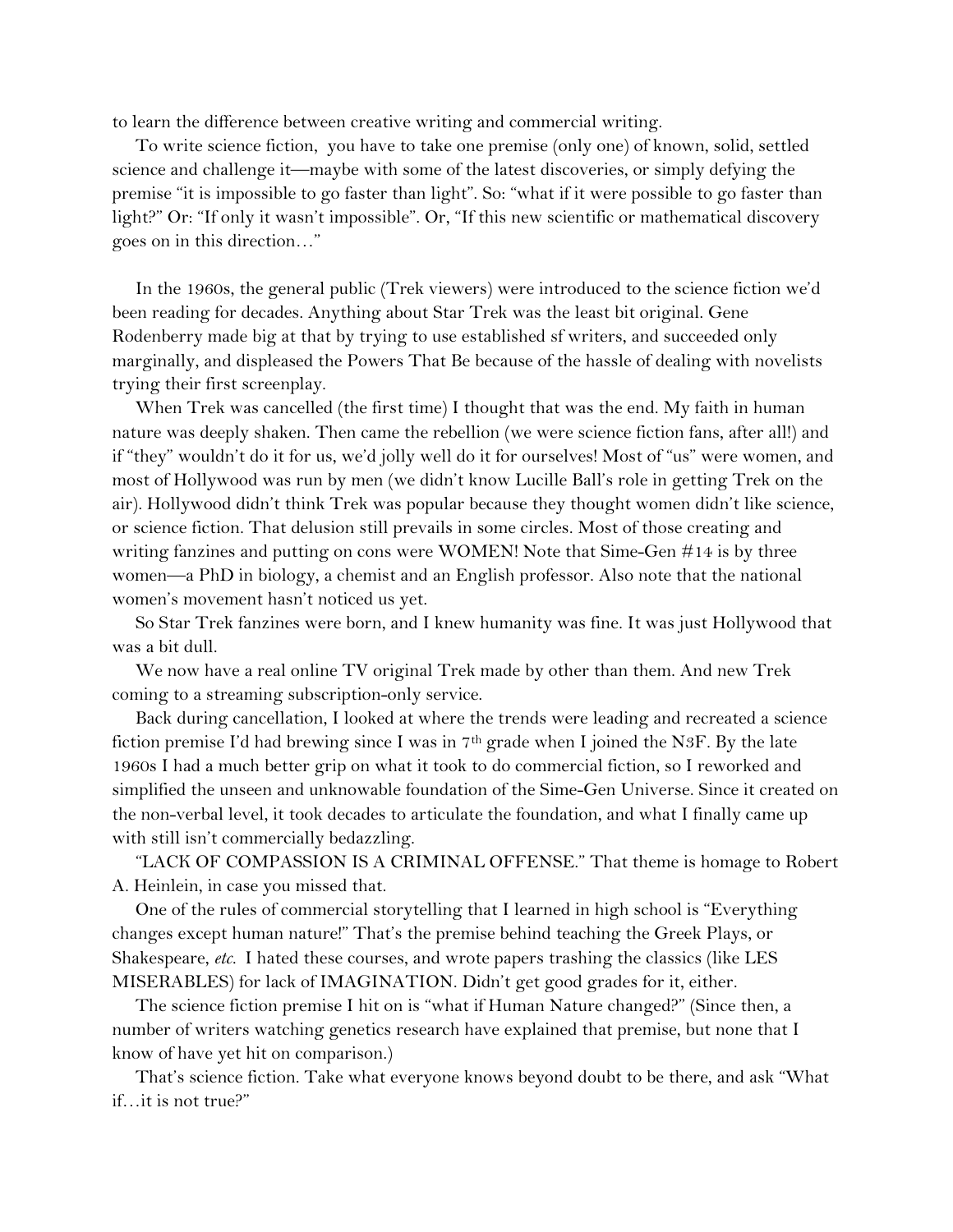So here's the UNSEEN AND UNKNOWABLE foundation of Sime-Gen—God looks at the miserable mess humans are making of life, repeatedly through the millennia, and tries to teach us by introducing THE LESSONS (Garden of Eden, Noah, Tower of Babel, Mount Sinai) of how we manage life in physical reality. Very clearly (look at our wars) we have just not grasped this simple lesson—have a little compassion for each other; five of the Ten Commandments are about how to treat other people, but we just don't pay attention. So the foundation behind Sime-Gen is 1) What if God is real? 2) What if our repeated refusal to learn compassion wears out His patience? 3) What if we won't learn, he'll just do it for us—teach us once and for all definitely to have compassion for each other? So what if he mutates humans so that lack of compassion is a death sentence?

 Another premise is REINCARNATION—what if reincarnation is real? If it is not real now, for us ancient humans, what if God makes it real so our stubborn souls can LEARN THE LESSON by being born and living over and over until we can "get it"? So for another thousand years or so, souls are born and live short lives and die ugly deaths until they LEARN lack of compassion is a capital offense against the (recently revised) Laws of Nature.

 WHAT IF HUMAN NATURE CHANGES—that? The science fiction premise GOD IS REAL might be a Horror Genre Premise for some readers. But the characters in these stories don't know that's what happened or why. They don't know God, and for the most part don't care. I introduced the Church of the Purity and later Jean Lorrah created the Church of the Unity—because all human cultures create religions. But though the churches play a big role in the CLEAR SPRINGS CHRONICLES, the characters for the most part don't care.

 So yes, there is a great deal of esoteric thinking behind what is behind what is way way behind the novels. But this is not "existential" in the academic way of thinking. It is the systematic, almost scientific, application of Ancient Wisdom and mysticism to World-Building in order to create a place for these (truly odd) stories. These are stories of Intimate Adventure—what intimacy is (and is not) and why humans are built for it.

 Thematic material ranges through the definition of "human"—the use and abuse of power the definition of government—the meaning and use of self-discipline—the meaning of "life" and reason for living—the juxtaposition of the individual and the group. Perhaps the biggest envelope theme around Sime-Gen is that life is not a zero-sum genre where winning is rewarded. Life is an infinite universe genre where excellence and achievement are rewarded by the Laws of Nature; knocked back to almost nothing of a population (by unspecified, unremembered, untraceable causes), humans would rebuild civilization (or would they bother?)

 What theories would such humans develop to explain their predicament? What pains would they avoid?

 This rebuild of civilization depicts a changed humanity rebuilding without digging up what Ancients did. They just do it a new way.

With the essence of the human spirit radically changed at its very source, would we be ready to go to the stars? What would we find there? How would we react?

It's the Space Age that interests me, and that is what Sime-Gen is all about.

 There is that mere 150 years of space-war against non-humans (who are much more like us Ancients because they have never had the advantage of mutating) to get through, and then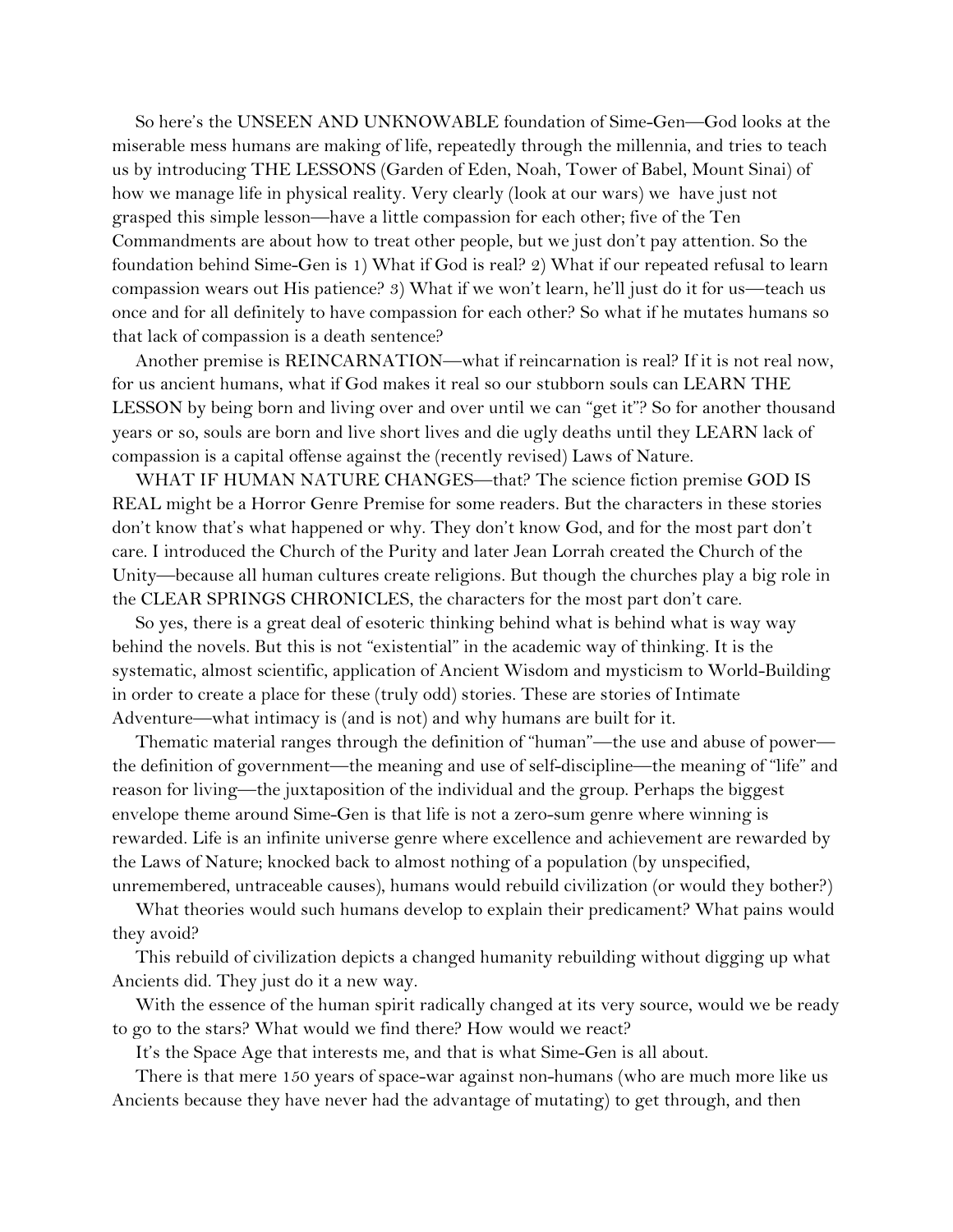those really get interesting.

 **We're pleased to get this interview from Jacqueline Lichtenberg, one which answers many questions general fandom has had about what's been going on for so many years. Here are some links which provide further information about some of the subjects appearing in this interview:**

### **LINKS**

**Jacqueline Lichtenberg:<https://amazon.com/author/jacquelinelichtenberg>**

**Sime-Gen[: http://www.simegen.com/jl](http://www.simegen.com/jl)**

**Reviews by Jacqueline Lichtenberg:<https://www.simegen.com/jl/reviews/rereadablebooks/trekcon.html>**

**Intimate Adventure essay[: http://www.simegen.com/jl/intimateadventure.html](http://www.simegen.com/jl/intimateadventure.html)**

**Fiction from Ambrov Zeor[: http://simegen.com/sgfandom](http://simegen.com/sgfandom)**

**Astrology: [http://aliendjinnromances.blogspot.com/2010/03/pausing-for-you-to-catch-up-with-me\\_30.html](http://aliendjinnromances.blogspot.com/2010/03/pausing-for-you-to-catch-up-with-me_30.html)**

**Tarot: [http://aliendjinnromances.blogspot.com/2010/pausing-for-you-to-catch-up-with-me\\_23.html](http://aliendjinnromances.blogspot.com/2010/pausing-for-you-to-catch-up-with-me_23.html)**

**If:<http://www.simegen.com/jl/IFS-GConnection.html>**



**Our third interview is with Matthew Hughes, a writer of science fantasies. Mr. Hughes has been found at the science fiction forums on the net and still is found at the F&SF Forum, and also on Facebook. We'll learn more about him in what I'm trying hard to make the next page.**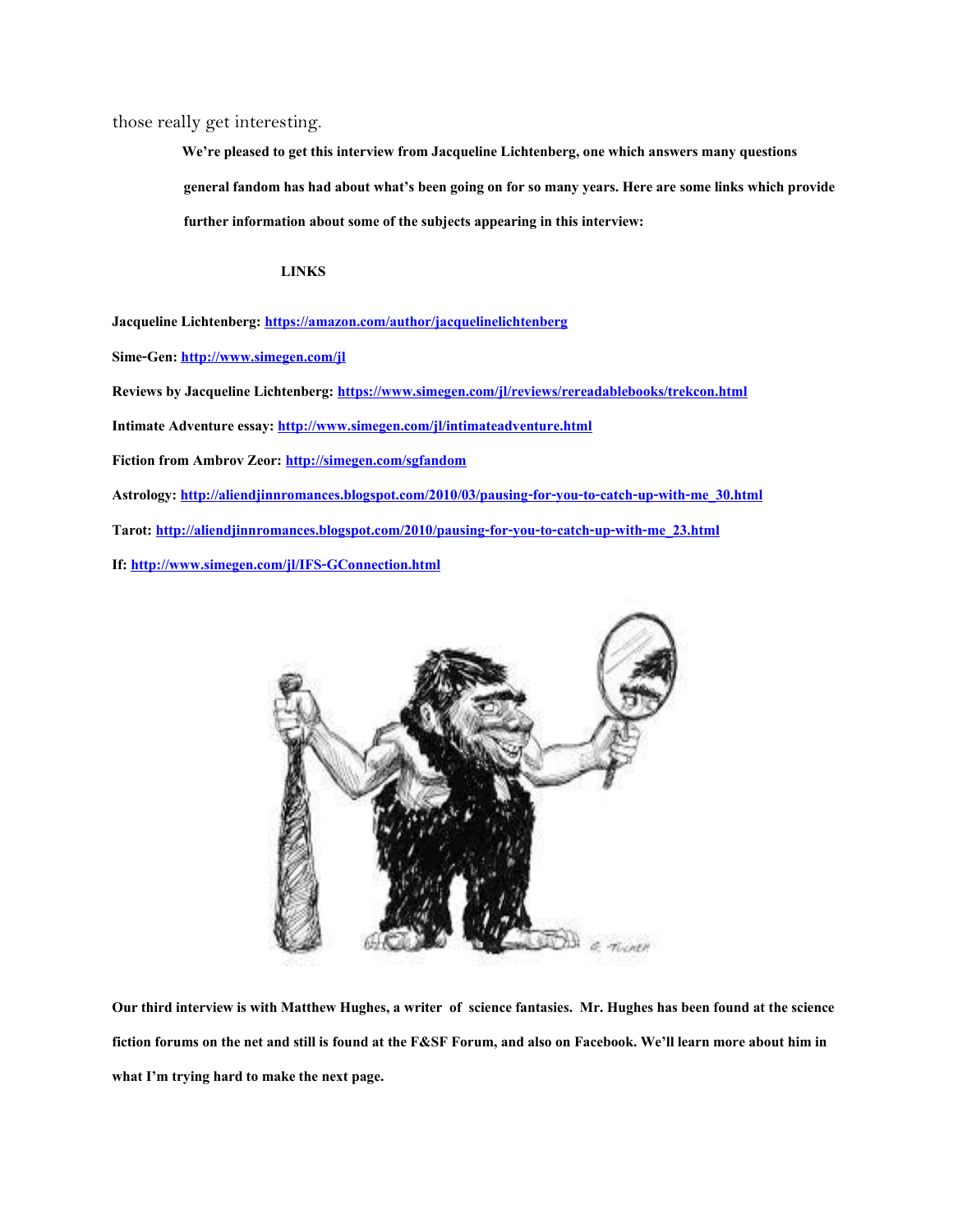## IO INTERVIEWS **MATTHEW HUGHES**



 **Matthew Hughes writes science fiction and fantasy. His sff novels are: FOOLS ERRANT and FOOL ME TWICE, BLACK BRILLION, MAJESTRUM, THE COMMONS, THE SPIRAL LABYRINTH, TEMPLATE, HESPIRA, THE OTHER, THE DAMNED BUSTERS, COSTUME NOT INCLUDED, HELL TO PAY, SONG OF THE SERPENT (as Hugh Matthews), and A WIZARD'S HENCHMAN. His short fiction has appeared in ASIMOV'S, FANTASY & SCIENCE FICTION, LIGHTSPEED, POSTSCRIPTS, STORYTELLER, INTERZONE, and several invitation-only anthologies edited by Gardner Dozois and George R.R. Martin, including the best-seller, ROGUES. He has lately been self-publishing collections of his short fiction as 9 TALES OF HENGHIS HAPTHORN, THE MEANING OF LUFF AND OTHER STORIES, THE COMPLEAT GUTH BANDAR, and DEVIL OR ANGEL AND OTHER STORIES.**

 **Formerly a journalist, he spent more than twenty-five years as a freelance speech writer for Canadian corporate executives and political leaders. His works have been short-listed for the Aurora, Nebula, Philip K. Dick, A.E. Van Vogt, and Endeavor Awards.**

 **His web page is at [http://www.matthewhughes.org](http://www.matthewhughes.org/) He has a blog at<https://www.amazon.com/Matthew-Hughes/e/> His email address is [himself@archonate.com](mailto:himself@archonate.com)**

**IO:** A look at your bibliography shows that much of your writing is fairly recent, and the earliest date I spotted was in the 1990s. How long have you been writing fantasy and science fiction? What was your first sale? Was it to one of the magazines?

**HUGHES:** I wrote a very bad fantasy novel in 1974, but I didn't make a serious effort until the mid-1980s, when I gradually wrote my first fantasy novel, FOOLS ERRANT. In 1987, I landed a major New York literary agent, the late Oscar Collier, but he was unable to find a publisher for it. "Not a typical fantasy novel" was the usual reason given. Finally, I sold it on my own to a Canadian publisher, Maxwell Macmillan Canada, who brought it out just as the firm was being taken over and dissolved. I sold it myself, again, in 2000 to Warner Aspect, which published it in 2001 along with a sequel, FOOL ME TWICE. But 2001 was not a good year for lighthearted comical fantasy.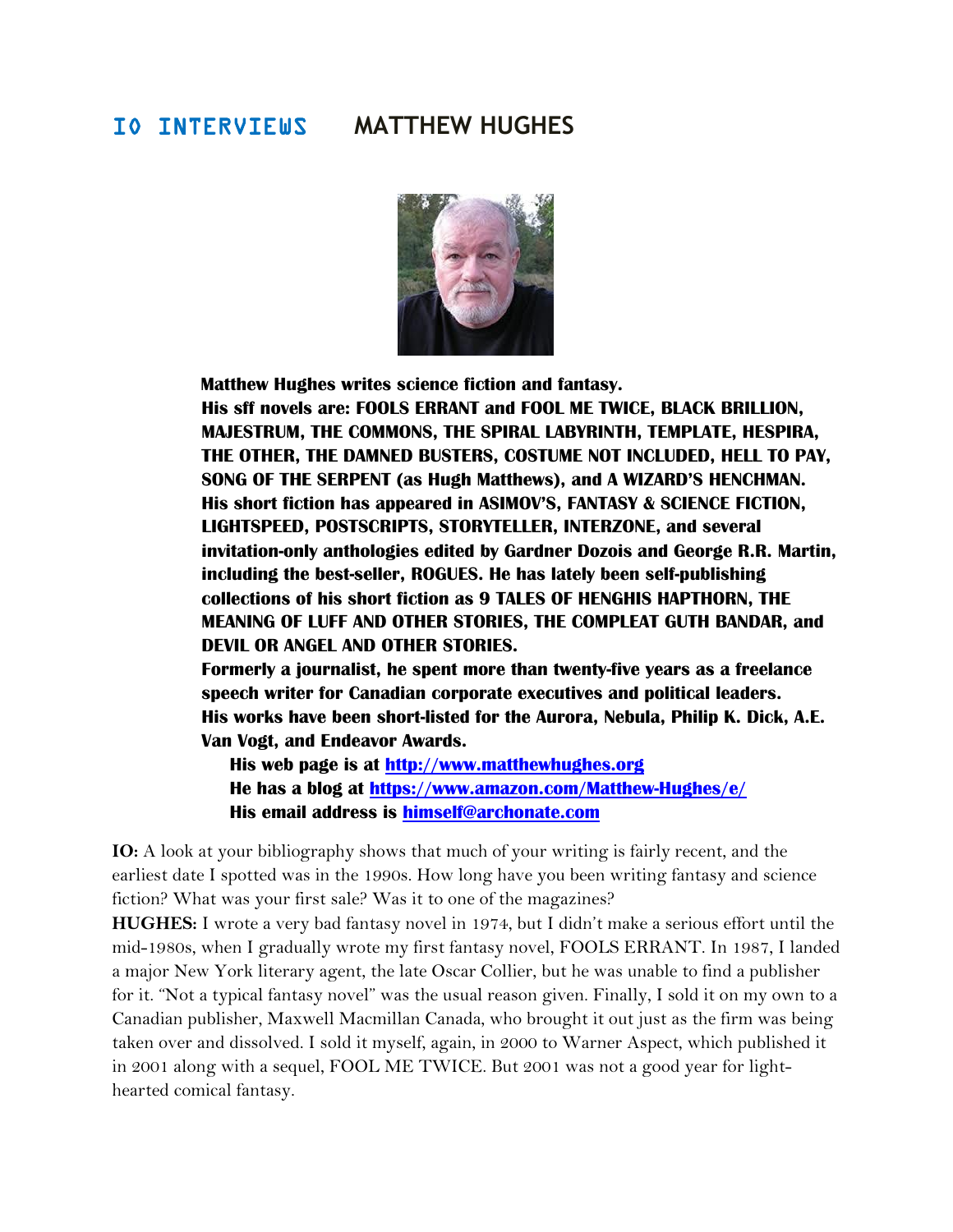I didn't begin selling to the magazines until my second sff novel, BLACK BRILLION, was in Tor's pipeline. I thought I'd raise my profile by selling short stories to the magazines. My first effort was "Mastermindless", the first Henghis Hapthorn story. I sold it to F&SF on my first try. Altogether, I've sold about eighty shorts, novelettes, and novellas, virtually every one I've written.

**IO:** How long have you been reading fantasy and science fiction? What got you interested in it? **HUGHES:** I started around 1962, because my eldest brother used to leave magazines and paperbacks around and I would read anything in those days. I was particularly captured by the Jack Vance novella, "The Dragon Masters" in **Galaxy.** But I tailed off reading sff in the mid-1980s. I supposed my tastes had not evolved with the field. I still read Vance and Gene Wolfe when they produced a book, but otherwise I gravitated to crime writing, especially Elmore Leonard, Lawrence Block, and several British authors.

**IO:** You've been on the forums quite a bit; you seem to like to do some mixing and talking. Have you been in any science fiction clubs, or at any science fiction events? Do you do any article writing?

**HUGHES:** No article writing. I don't know enough. I used to be active on rec.arts.sf. written in the Usenet days. I used to go to cons, but haven't since WorldCon in London in 2014. Once I get my enlarged prostate whittled down, I'll probably go to a few again. I enjoy doing panel work.

**IO:** What is your impression of magic? Howwould you compare it with science? Do you have any thoughts on the placement of these in the world?

**HUGHES:** No deep thoughts. I've adapted some of Jack Vance's ideas for spellcasting. There are definite rules and it's an art that requires practice and dedication. It's also about the focusing and application of will to what I call "fluxions" which are similar to ley lines and form a network of magical power conduits, in several discreet colors, crisscrossing the landscape.

 My main contribution to the concept has been the idea that, quite arbitrarily, the fundamental principle of the universe switches arbitrarily and randomly from rationalism to magic (which I call "sympathetic association") every few thousand years, then back again. The idea came to me when I was considering the career of Sir Isaac Newton, who began as a dedicated alchemist and finished as the leading proponent of the Enlightenment and scientific method. I wondered if the world had changed when he was in mid-career.

**IO:** One of your titles emphasizes Hell, and it seems to figure a lot in your stories. Are some or many of your stories set in Hell? Do you have thoughts about Hell you are trying to put across in your stories?

**HUGHES:** I once had an idea about what it would be like if Hell went on strike. Years later, I developed that into a novelette that I sold to F&SF. Then I pitched it as the basis for a novel to Angry Robot Books and they liked it. They wanted a trilogy, so I wrote the TO HELL AND BACK series. But that was mere happenstance. Mostly I've written about far-future milieus, like the Dying Earth or the age that immediately precedes it.

**IO:** You do series stories in a number of settings. Would you list these series stories, like the Raffalon stories?

**HUGHES:** Okay. There's Raffalon, which I'm just about to release as a nine-story collection, 9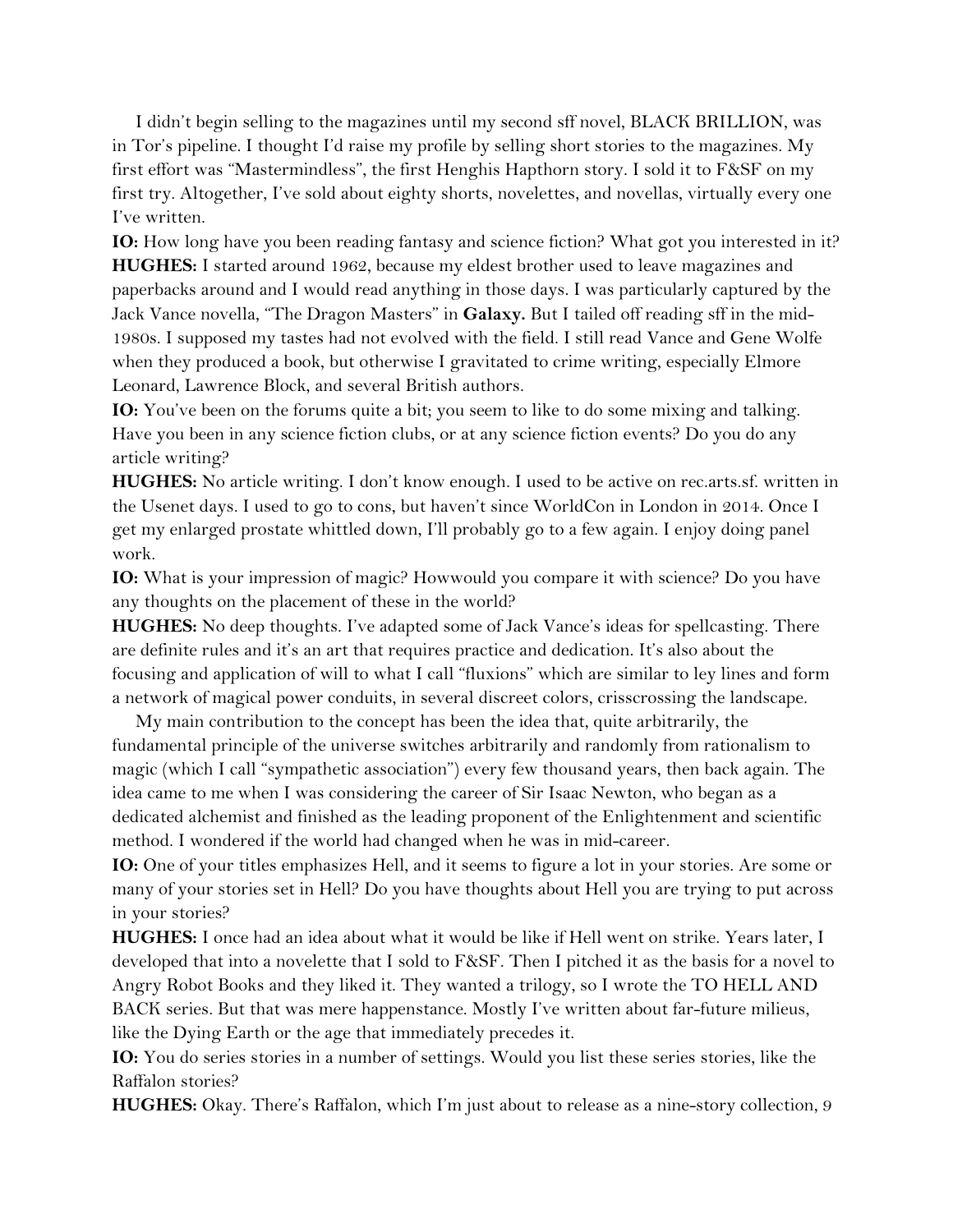TALES OF RAFFALON, first as an ebook and later as a POD paperback.

 Then there are the Henghis Hapthorn stories, again nine of them, and most of them appeared in F&SF. The first six were the jumping-off point for the three Hapthorn novels.

 There is a series of stories about Gunth Bandar, explorer of the collective unconscious, which also ran in F&SF. Guth was originally a supporting character in BLACK BRILLION and would have had a larger role to play, but Tor wanted the novel shorter than I intended it to be, for purely dollars-and-cents reasons. So I decided to write the rest of Guth's adventures as a series of shorter pieces which I later assembled into the novel THE COMMONS, published by Robert J. Sawyer's imprint. It's a kind of companion novel to BLACK BRILLION.

 Now I'm working on a series of Dying Earth fantasy stories involving Baldemar, a young man who grows up to be a wizard's henchman. They're running in F&SF. I'm also doing a series of Sam Spade space-opera stories about Erm Kaslo, a far-future private eye. They were going to appear in **Lightspeed,** but things change and I'm now looking for a new home for them.

**IO:** How would you describe Raffalon as a character? What is his significance to you as a character?

**HUGHES:** He's like any professional thief, a high-scorer on the psychopathy scale. My experience of the world doesn't lend itself to an appreciation of pure good-guy heroes. I'm drawn to the anti-hero, instead. Raffalon doesn't have great significance to me, although he does represent an aspect of my own career: he's reasonably skilled at what he does, a solid journeyman, but he encounters more of his share of bad luck. For an example, revisit the history of FOOLS ERRANT as outlined above.

**IO:** Do you have any major purposes in writing?

**HUGHES:** I like to entertain, and because I'm pretty good at it, it's rewarding. I like to hear from fans. Also, I've always made my living as a writer, mostly as a freelance speechwriter, all my life. So it's what I've done since 1971 or thereabouts to put groceries on the table. Now I'm writing sff and crime (often mixed together) because I enjoy the work. I have something of a fragmented psych, in a Jungian sense, but when I'm writing I seem to be more complete than at other times.

 **Mr. Hughes' bibliography can be found at [www.isfdb.org/cgi-bin/ea.cgi?8986](http://www.isfdb.org/cgi-bin/ea.cgi?8986)**

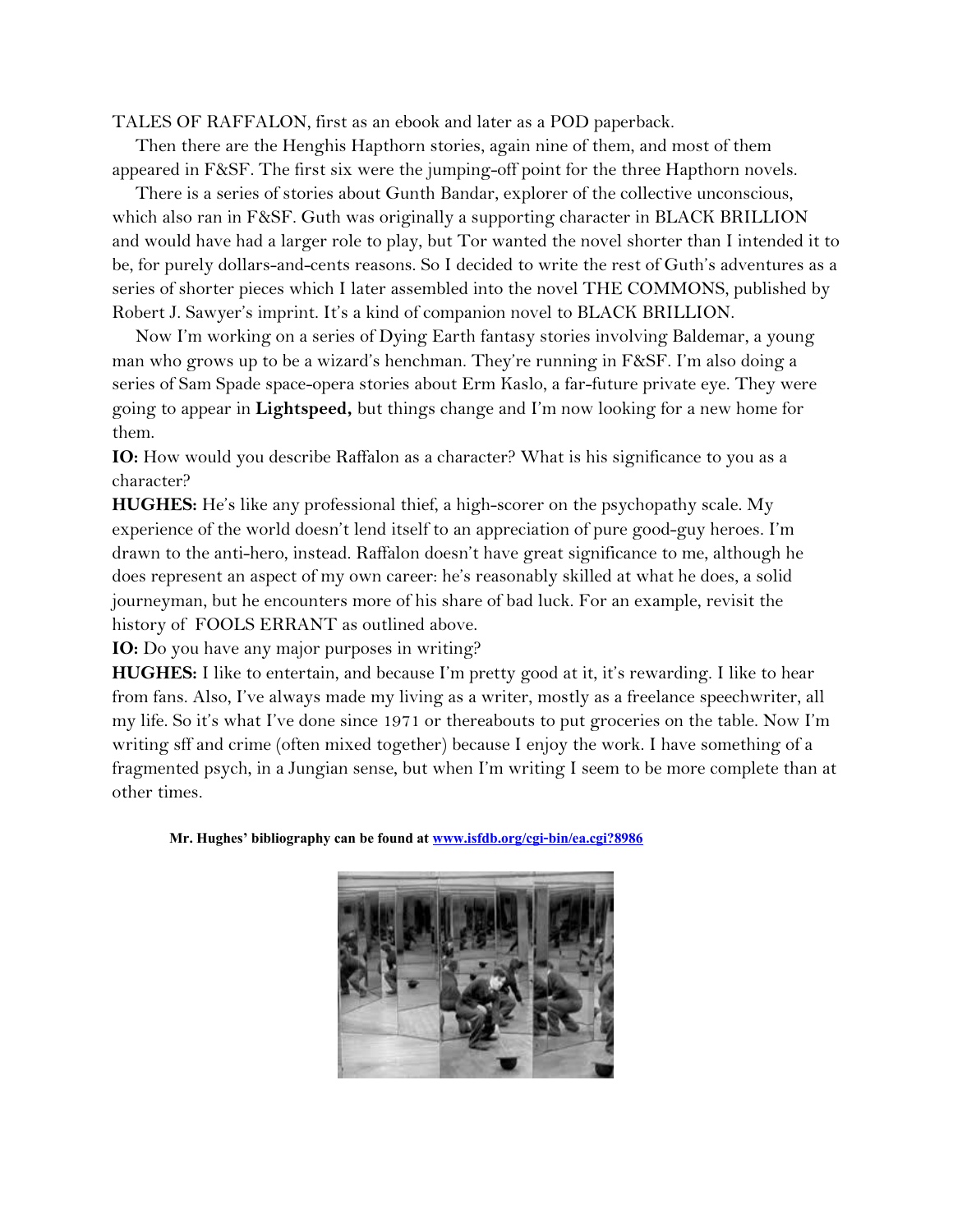# **LETTERS**

**GEORGE PHILLIES:** Congratulations on your two excellent interviews, with Chris Nuttall and Robert J. Sawyer. Your cover was superlative! We could definitely use STFnal covers just like that for TIGHTBEAM.

 Their histories in writing were very different. I heartily endorse Sawyer's claim that the best fiction is Science Fiction. His bit about exploring gender, *etc.,* is a literary taste. Perhaps it would be interesting to work through all the Neffers who are authors, to be sure we have a fannish perspective.

 As some readers may be distantly aware, there was a minor kerfuffle over the Hugo awards a few years ago, which led to Hugo fandom being awarded a Neffie for reviving that most ancient and honorable of all customs, the all-hobby fan feud. People have not had so much fun since the First Great Exclusion Debate. It is good to note that in their artistic styles the two authors come from opposite perspectives on this issue, but both write wonderful works.

 Chris mentions doing military space SF and fantasy…his styles on these are very different. Please keep up the very good work.

 I will do that. I'll be happy to edit cover art for Tightbeam, hope I can find some covers you will really like.

 I'll be glad to interview any authors we have in the NFFF, as soon as I learn that that's what they are. You keep giving me tips, I'll keep interviewing them…if they're not too shy for an interview. Perhaps Chris should do an article on military SF for one of the NFFF zines.

**LLOYD PENNEY:** I first met Robert J. Sawyer as a fellow student at our alma mater, Ryerson Polytechnical Institute in Toronto, now Ryerson University. We both had short stories published in the school's literary journal, the White Wall Review, and Rob was the editor for one year, too.

Interesting to hear where Mr. Sawyer got some of his technological education.

 **Correspondence for this zine should be addressed to [kinethiel@comcast.net](mailto:kinethiel@comcast.net)**

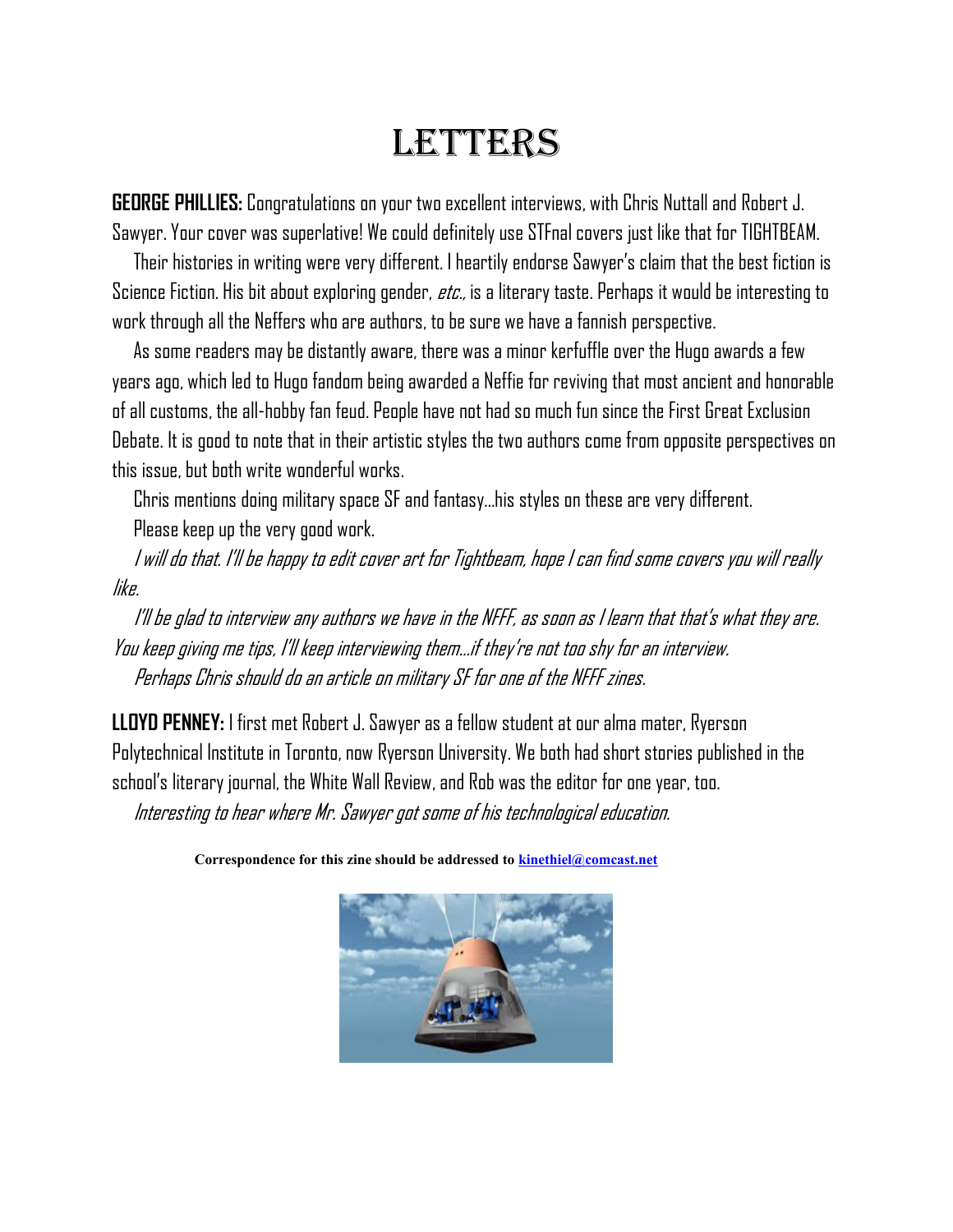

### **VIEW OF THE IONOSPHERE**

### **A new member of the NFFF writes the following story:**

### **NOT LONG by Will Mayo**

 **But then standing there at the edge of the clouds looking down at the earth I said to my father how sorry I was that I'd looked so much to make a name for myself rather than concentrating on living a while.**

 **"It doesn't matter," he said. "They won't be along that much longer." And that was that.**